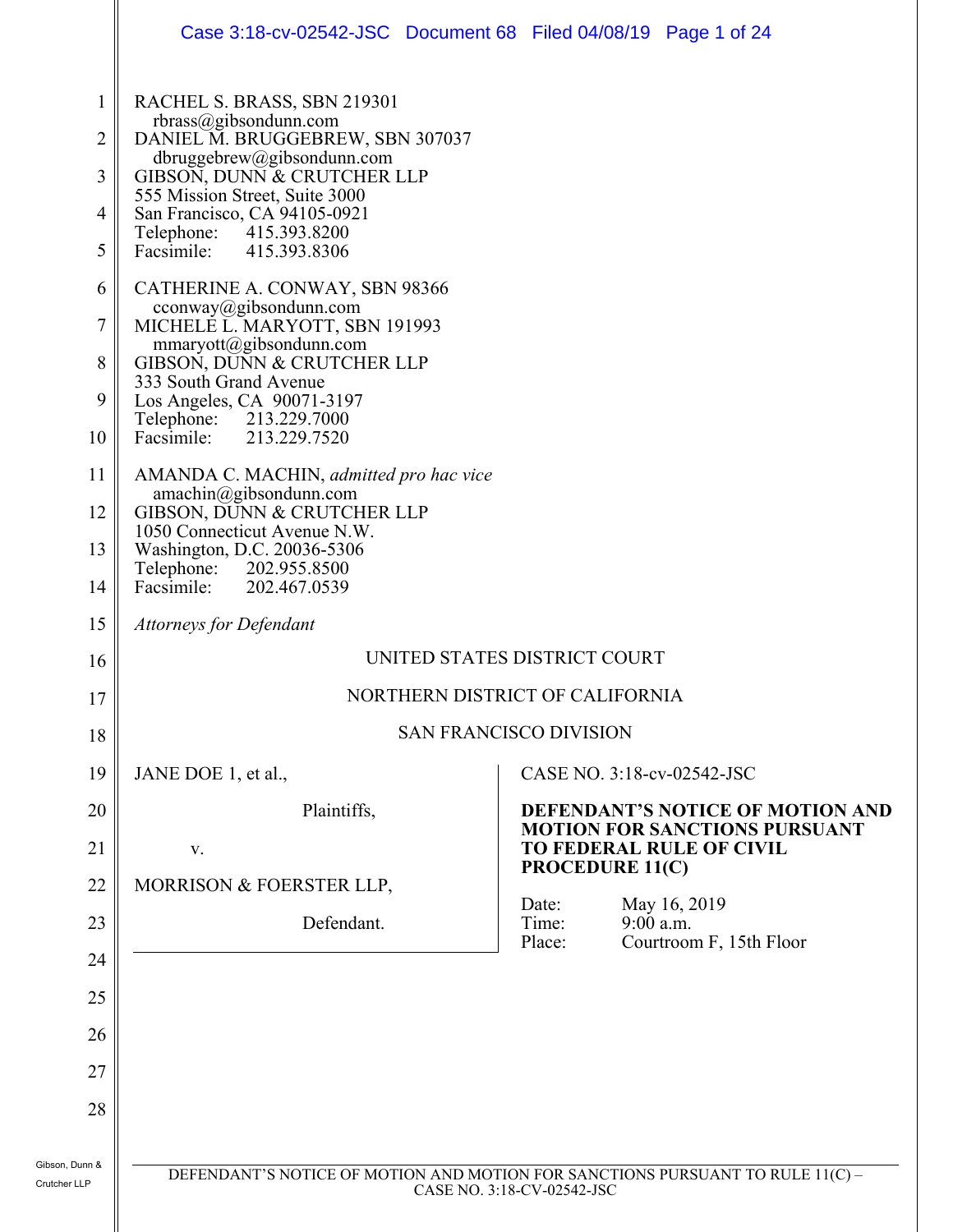|                                | Case 3:18-cv-02542-JSC  Document 68  Filed 04/08/19  Page 2 of 24                                            |  |  |  |  |
|--------------------------------|--------------------------------------------------------------------------------------------------------------|--|--|--|--|
| 1                              |                                                                                                              |  |  |  |  |
| $\overline{2}$                 | <b>TABLE OF CONTENTS</b>                                                                                     |  |  |  |  |
| 3                              |                                                                                                              |  |  |  |  |
| 4                              |                                                                                                              |  |  |  |  |
| 5                              | After Receiving Notice Of Her Termination, Jane Doe 4 Negotiated And<br>A.                                   |  |  |  |  |
| 6<br>$\overline{7}$            | <b>B.</b><br>Morrison Repeatedly Put Jane Doe 4's Counsel On Notice About The Release                        |  |  |  |  |
| 8                              |                                                                                                              |  |  |  |  |
| 9                              | A.                                                                                                           |  |  |  |  |
| 10                             | 1.                                                                                                           |  |  |  |  |
| 11                             | 2.<br>Jane Doe 4's Economic Duress Theory Lacks Any Legal Or Factual                                         |  |  |  |  |
| 12                             | 3.                                                                                                           |  |  |  |  |
| 13                             | Jane Doe 4's Undue Influence Claim Lacks Any Legal Or Factual                                                |  |  |  |  |
| 14                             | <b>B.</b><br>Jane Doe 4's Counsel Did Not Conduct A Reasonable And Competent Inquiry                         |  |  |  |  |
| 15                             | $C$ .                                                                                                        |  |  |  |  |
| 16                             |                                                                                                              |  |  |  |  |
| $17$                           |                                                                                                              |  |  |  |  |
| 18                             |                                                                                                              |  |  |  |  |
| 19                             |                                                                                                              |  |  |  |  |
| 20                             |                                                                                                              |  |  |  |  |
| 21                             |                                                                                                              |  |  |  |  |
| 22                             |                                                                                                              |  |  |  |  |
| 23                             |                                                                                                              |  |  |  |  |
| 24                             |                                                                                                              |  |  |  |  |
| 25                             |                                                                                                              |  |  |  |  |
| 26<br>27                       |                                                                                                              |  |  |  |  |
| 28                             |                                                                                                              |  |  |  |  |
|                                |                                                                                                              |  |  |  |  |
| Gibson, Dunn &<br>Crutcher LLP | DEFENDANT'S NOTICE OF MOTION AND MOTION FOR SANCTIONS PURSUANT TO RULE 11(C) -<br>CASE NO. 3:18-CV-02542-JSC |  |  |  |  |
|                                |                                                                                                              |  |  |  |  |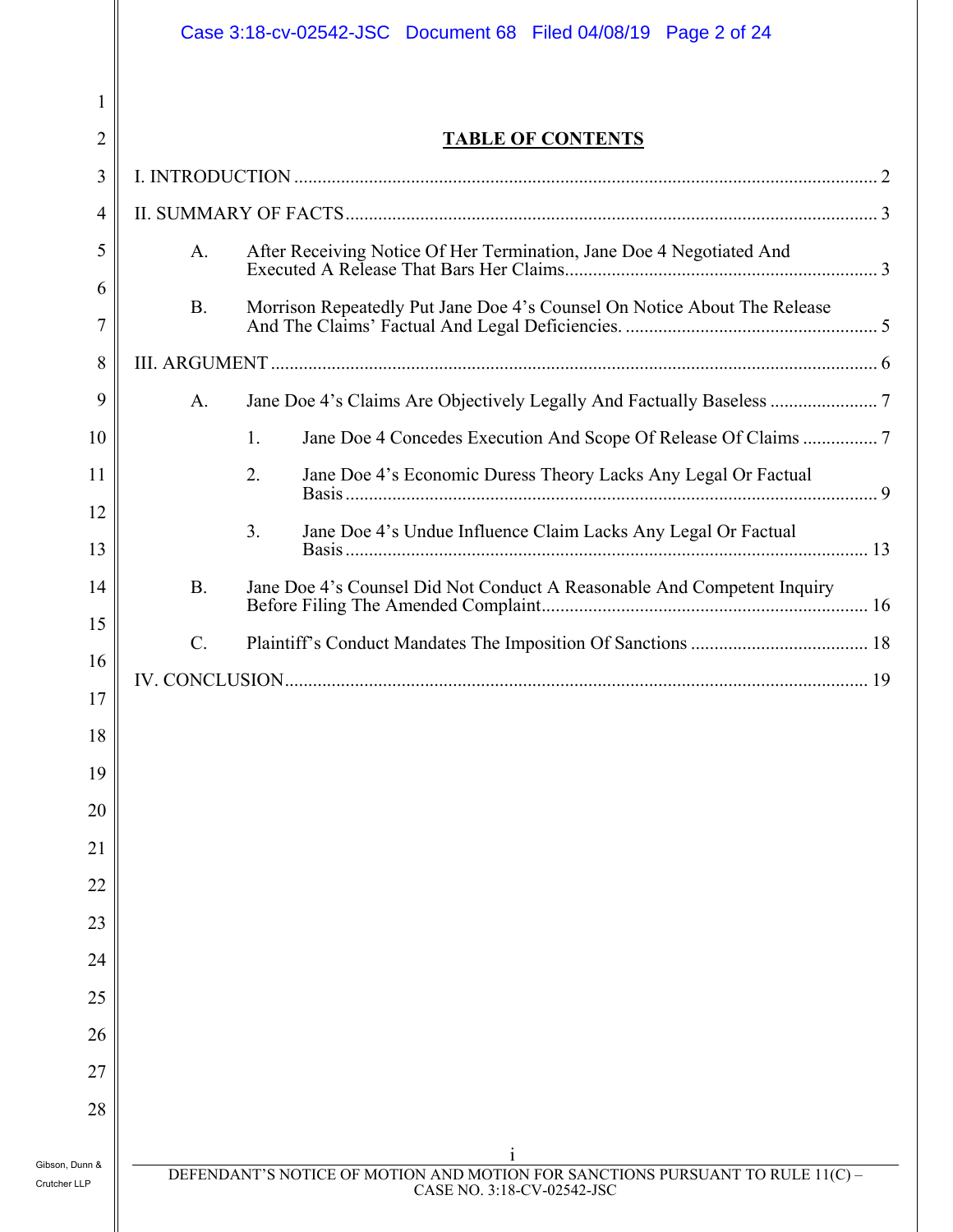### Case 3:18-cv-02542-JSC Document 68 Filed 04/08/19 Page 3 of 24

#### **TABLE OF AUTHORITIES**

#### 2 **Cases**

1

| 3<br>$\overline{4}$ | Baker Pac. Corp. v. Suttles,                                                                                |
|---------------------|-------------------------------------------------------------------------------------------------------------|
| 5                   | <i>Estate of Blue v. Cty. of L.A.</i> ,                                                                     |
| 6<br>$\overline{7}$ | Bus. Guides, Inc. v. Chromatic Comm'ns Enters., Inc.,                                                       |
| 8                   | Chand v. Experian Info. Sols., Inc.,                                                                        |
| 9<br>10             | Channell v. Anthony,                                                                                        |
| 11                  |                                                                                                             |
| 12                  | Christian v. Mattel, Inc.,                                                                                  |
| 13<br>14            | Cooter & Gell v. Hartmarx Corp.,                                                                            |
| 15                  | Craig-Gersham v. CitiFinancial Credit Co.,                                                                  |
| 16<br>17            | Dyke v. Lions Gate Entm't, Inc.,<br>No. SA CV 13-454 JLS ANX, 2014 WL 12470017 (C.D. Cal. July 23, 2014) 11 |
| 18<br>19            | Fink v. Gomez,                                                                                              |
| 20                  | Fyan v. McNutt,                                                                                             |
| 21<br>22            | Gaskell v. Weir,                                                                                            |
| 23<br>24            | Great Dynasty Int'l Fin. Holdings Ltd. v. Haiting Li,                                                       |
| 25                  | Holgate v. Baldwin,                                                                                         |
| 26<br>27            | ICU Med., Inc. v. Alaris Med. Sys., Inc.,                                                                   |
| 28                  |                                                                                                             |
| n &                 | $\overline{\mathbf{u}}$<br>DEFENDANT'S NOTICE OF MOTION AND MOTION FOR SANCTIONS PURSUANT TO RULE 11(C) -   |
|                     | CASE NO. 3:18-CV-02542-JSC                                                                                  |

 $\mathbf l$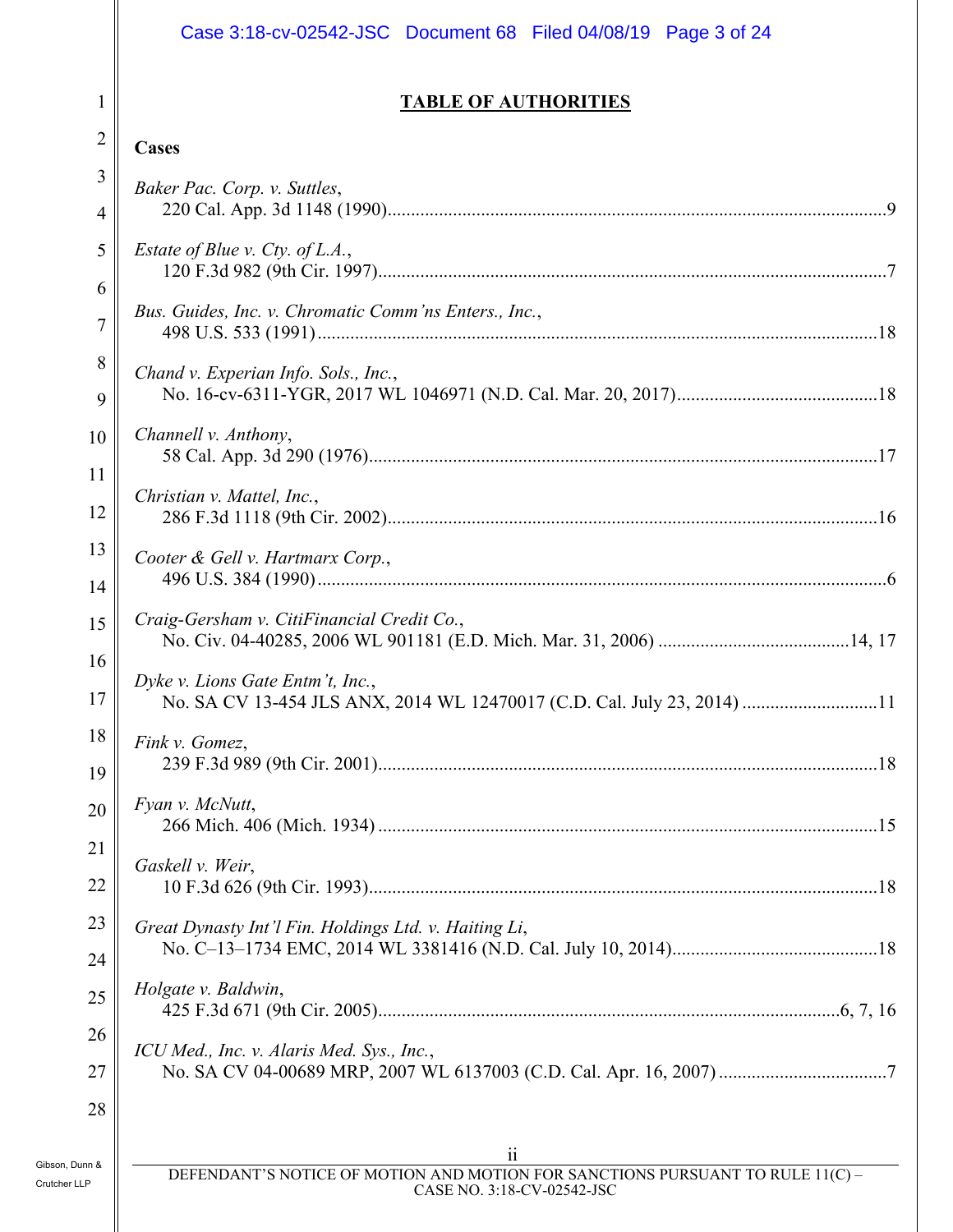|                                | Case 3:18-cv-02542-JSC Document 68 Filed 04/08/19 Page 4 of 24                                                                   |
|--------------------------------|----------------------------------------------------------------------------------------------------------------------------------|
| 1                              | Johnson v. IBM Corp.,                                                                                                            |
| 2<br>3                         | Kennedy v. Columbus Mfg., Inc.,                                                                                                  |
| 4                              |                                                                                                                                  |
| 5                              | Lanigan v. Cty. of L.A.,                                                                                                         |
| 6<br>7                         | Levesque v. Rinchem Co., Inc.,                                                                                                   |
| 8                              | Levesque v. Rinchem Co.,                                                                                                         |
| 9<br>10                        | Margolis v. Ryan,                                                                                                                |
| 11                             | Minor v. FedEx Office & Print Servs., Inc.,                                                                                      |
| 12<br>13                       | MWS Wire Indus., Inc. v. Cal. Fine Wire Co., Inc.,                                                                               |
| 14<br>15                       | Odorizzi v. Bloomfield Sch. Dist.,                                                                                               |
| 16                             | Olam v. Cong. Mortg. Co.,                                                                                                        |
| $17$<br>18                     | Osanitsch v. Marconi PLC,                                                                                                        |
| 19<br>20                       | Palantir Techs., Inc. v. Palantir.net, Inc.,                                                                                     |
| 21                             | Perez v. Uline, Inc.,                                                                                                            |
| 22                             |                                                                                                                                  |
| 23                             | Rhinehart v. Stauffer,                                                                                                           |
| 24                             | San Diego Hospice v. Cty. of San Diego,                                                                                          |
| 25                             |                                                                                                                                  |
| 26                             | Simpson v. Lear Astronics Corp.,                                                                                                 |
| 27                             | Stratton v. Grant,                                                                                                               |
| 28                             |                                                                                                                                  |
| Gibson, Dunn &<br>Crutcher LLP | $\overline{111}$<br>DEFENDANT'S NOTICE OF MOTION AND MOTION FOR SANCTIONS PURSUANT TO RULE 11(C) -<br>CASE NO. 3:18-CV-02542-JSC |

Ш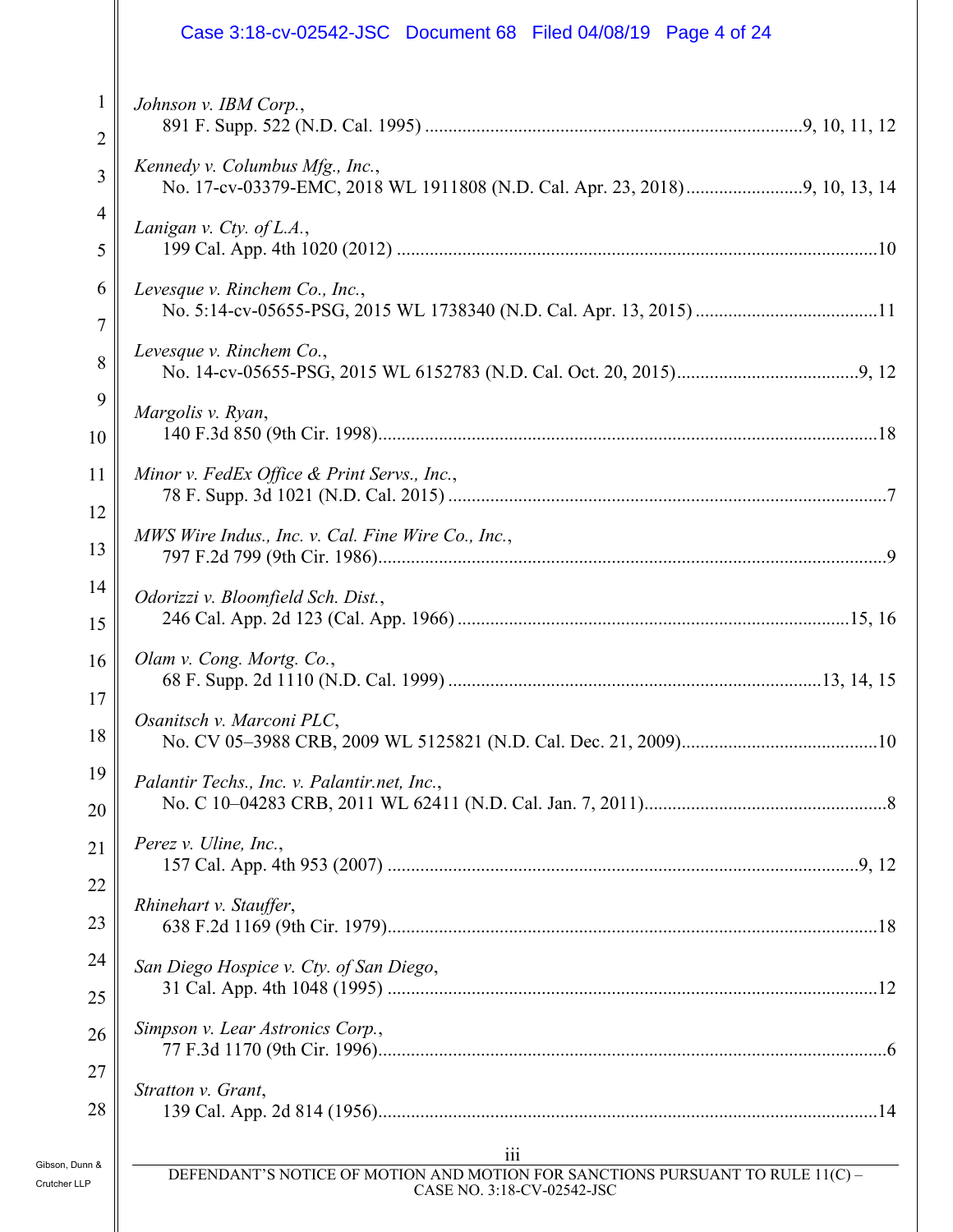|                                                  | Case 3:18-cv-02542-JSC Document 68 Filed 04/08/19 Page 5 of 24                                                     |
|--------------------------------------------------|--------------------------------------------------------------------------------------------------------------------|
| $\mathbf{1}$<br>$\overline{2}$<br>$\mathfrak{Z}$ | Tanner v. Kaiser Found. Health Plan, Inc.,<br>Truesdell v. S. Cal. Permanente Med. Grp.,                           |
| $\overline{4}$<br>5                              | Weger v. Rocha,                                                                                                    |
| 6<br>$\overline{7}$                              | Weisbuch v. Cty. of L.A.,                                                                                          |
| 8                                                | <b>Statutes</b>                                                                                                    |
| 9                                                |                                                                                                                    |
| 10                                               |                                                                                                                    |
| 11                                               | <b>Rules</b>                                                                                                       |
| 12                                               |                                                                                                                    |
| 13                                               |                                                                                                                    |
| 14                                               |                                                                                                                    |
| 15                                               |                                                                                                                    |
| 16                                               |                                                                                                                    |
| $17$                                             |                                                                                                                    |
| 18                                               |                                                                                                                    |
| 19                                               |                                                                                                                    |
| 20                                               |                                                                                                                    |
| 21                                               |                                                                                                                    |
| 22                                               |                                                                                                                    |
| 23                                               |                                                                                                                    |
| 24                                               |                                                                                                                    |
| 25                                               |                                                                                                                    |
| 26                                               |                                                                                                                    |
| 27                                               |                                                                                                                    |
| 28                                               |                                                                                                                    |
| Gibson, Dunn &<br>Crutcher LLP                   | iv<br>DEFENDANT'S NOTICE OF MOTION AND MOTION FOR SANCTIONS PURSUANT TO RULE 11(C) -<br>CASE NO. 3:18-CV-02542-JSC |
|                                                  |                                                                                                                    |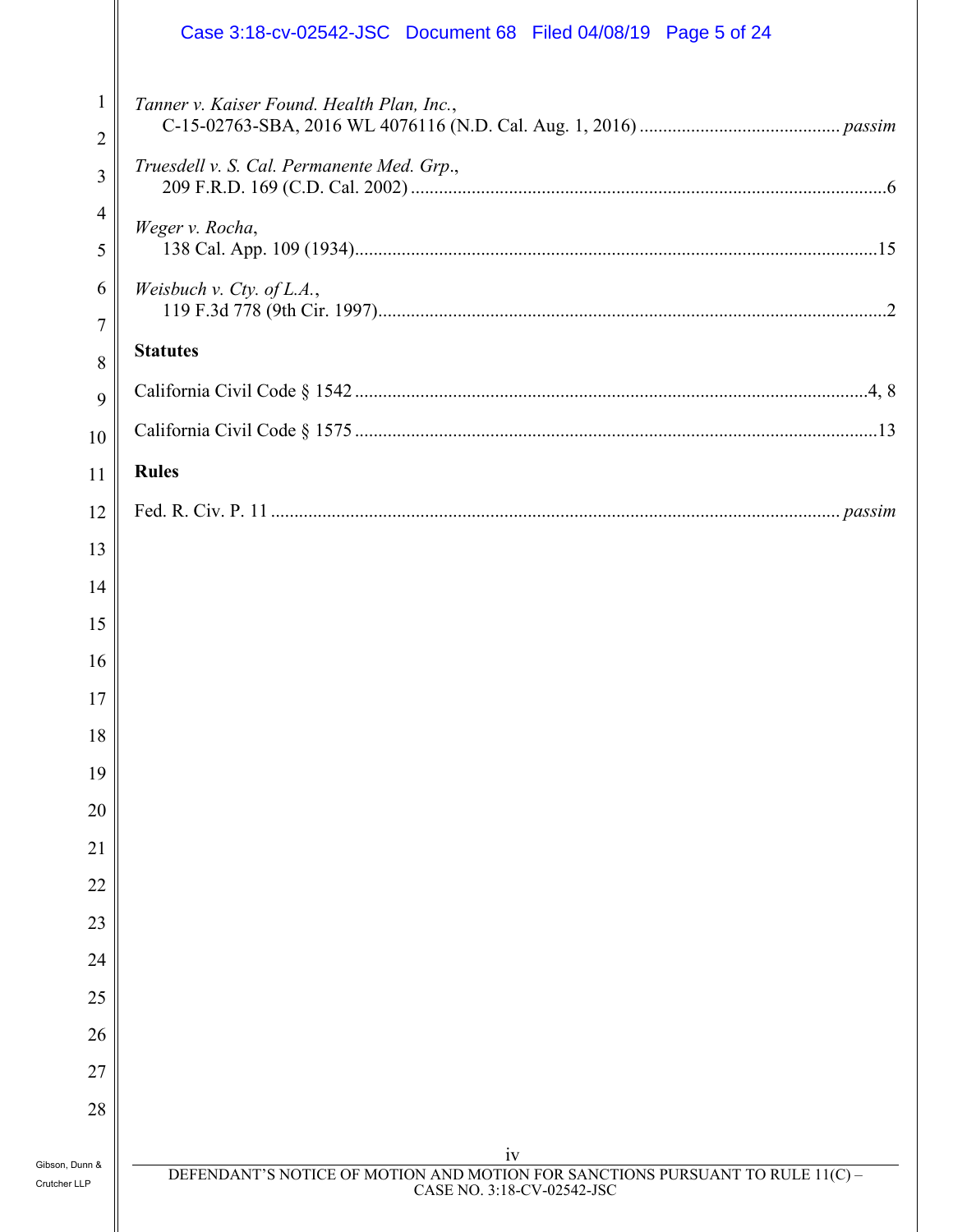| 1<br>Î, |
|---------|
| ٢       |

12

14

15

16

17

18

19

20

21

22

23

24

25

26

27

28

#### **NOTICE OF MOTION**

#### TO ALL PARTIES AND THEIR COUNSEL OF RECORD:

4 5 6 7 8 9 10 11 PLEASE TAKE NOTICE that on May 16, 2019, at 9:00 a.m., or as soon thereafter as the matter may be heard before the Honorable Jacqueline Scott Corley in Courtroom F on the 15th Floor of the United States District Court for the Northern District of California, located at 450 Golden Gate Avenue in San Francisco, California, 94102, Defendant Morrison & Foerster LLP ("Morrison") will and hereby does move the Court for an order granting sanctions against Jane Doe 4 and her counsel for filing frivolous claims, pursuant to Rule 11 of the Federal Rules of Civil Procedure and this Court's inherent authority. This motion is based upon this Notice of Motion; the following Memorandum of Points and Authorities; the Declaration of Catherine A. Conway; all pleadings and papers on file in this action; and upon such argument and matters as may be presented to the Court at the time of the hearing.

13

#### DATED: April 8, 2019 Respectfully submitted,

#### GIBSON, DUNN & CRUTCHER LLP

By: */s/ Catherine A. Conway*<br>Catherine A. Conway

Attorneys *for Defendant*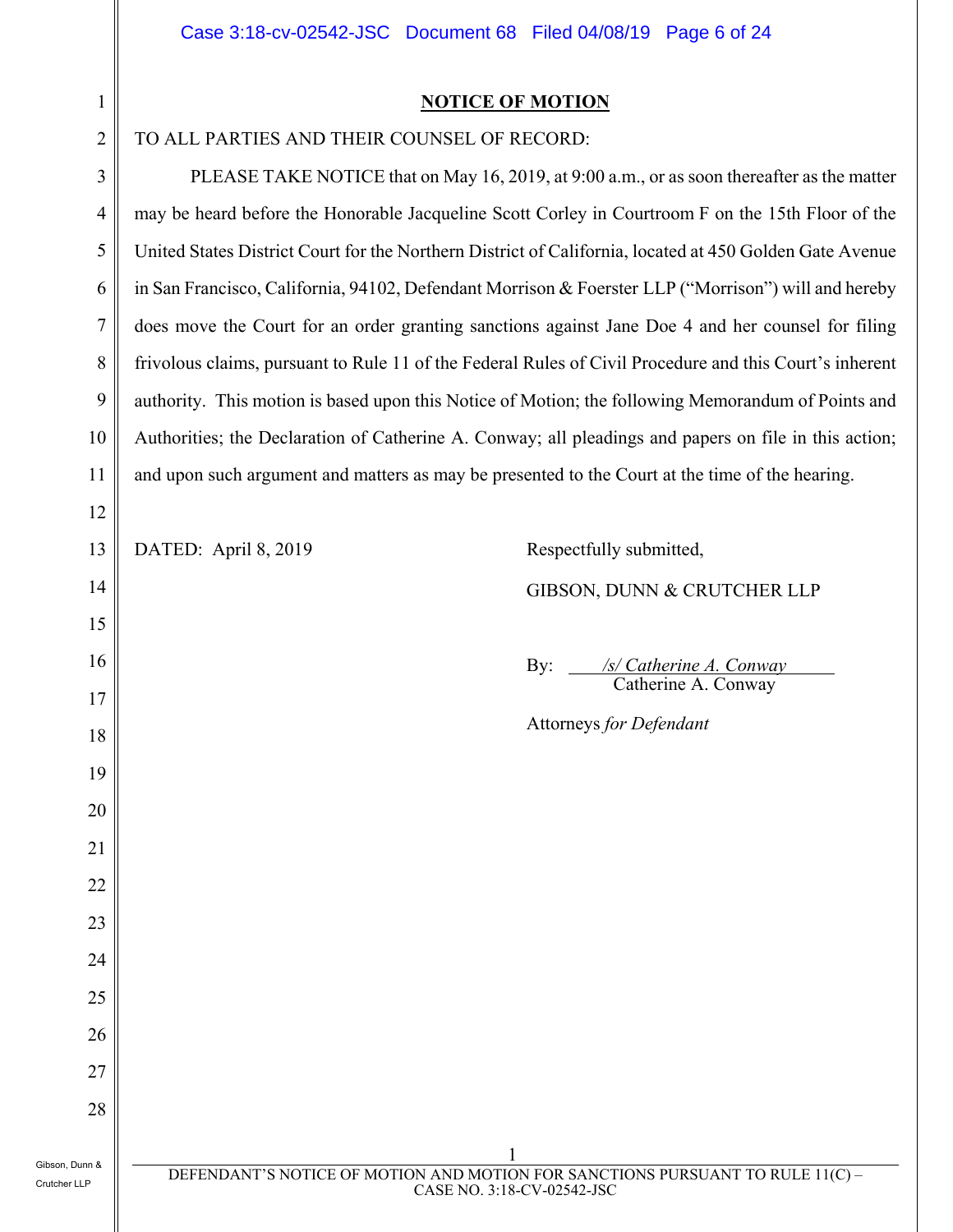#### **MEMORANDUM OF POINTS AND AUTHORITIES**

#### **I. INTRODUCTION**

Over a year ago, Jane Doe 4, a practicing attorney, negotiated and executed a release of most (if not all) of the claims she now seeks to bring against Morrison in exchange for a significant amount of severance and benefits. She extinguished those claims for all time, and her attempt to revive them now violates Rule 11 of the Federal Rules of Civil Procedure ("Rule 11"). That rule requires lawyers to evaluate the viability of their claims before filing. They must confirm their clients' claims are warranted by existing law. And they must abandon positions that are not viable. Failure to do so runs afoul of their obligations as officers of the Court and exposes Jane Doe 4 and her counsel to sanctions.

10 11 12 13 14 15 16 17 18 Morrison does not bring a motion for sanctions lightly, but sanctions are required under these extraordinary circumstances. Jane Doe 4 and her counsel filed this groundless lawsuit against Morrison despite knowing that Jane Doe 4 executed a Separation Agreement and General Release (the "Release") with Morrison, which released Morrison from claims asserted in this lawsuit. Conway Decl., Ex. 1. Jane Doe 4's or her counsels' knowledge about the Release are not in dispute. Jane Doe 4 acknowledges in the Amended Complaint, as she must, that she signed a severance agreement with Defendant Morrison "in exchange for a full release of claims." ECF No. 39, Am. Compl. ¶¶ 112, 113, 362. Jane Doe 4 does not deny that the vast majority of her claims fall squarely within the scope of the Release, nor can she. As such, Jane Doe 4 is contractually barred from bringing her claims against Morrison.

19 20 21 22 23 24 25 26 27 28 In a meager attempt to avoid her obligations under the Release—despite receiving full consideration for them—Jane Doe 4 alleges a claim for rescission based on economic duress and undue influence. Any reasonable investigation of the circumstances surrounding the execution of the Release would have revealed this claim is frivolous. Jane Doe 4 has not only failed to plead a claim for rescission, but instead affirmatively alleged facts that would preclude her from ever pursuing such a claim. *See Weisbuch v. Cty. of L.A.*, 119 F.3d 778, 783 n.1 (9th Cir. 1997). Specifically, her admissions that she (1) is an attorney, (2) consulted legal counsel before signing the Release, (3) obtained a higher severance payout as a result of her negotiations, and (4) acknowledged the legally recognized reasonable alternatives available to her, separately and together disprove her claims of undue influence and economic duress. As such, Jane Doe 4's claims are knowingly baseless.

1

2

3

4

5

6

7

8

9

DEFENDANT'S NOTICE OF MOTION AND MOTION FOR SANCTIONS PURSUANT TO RULE 11(C) – CASE NO. 3:18-CV-02542-JSC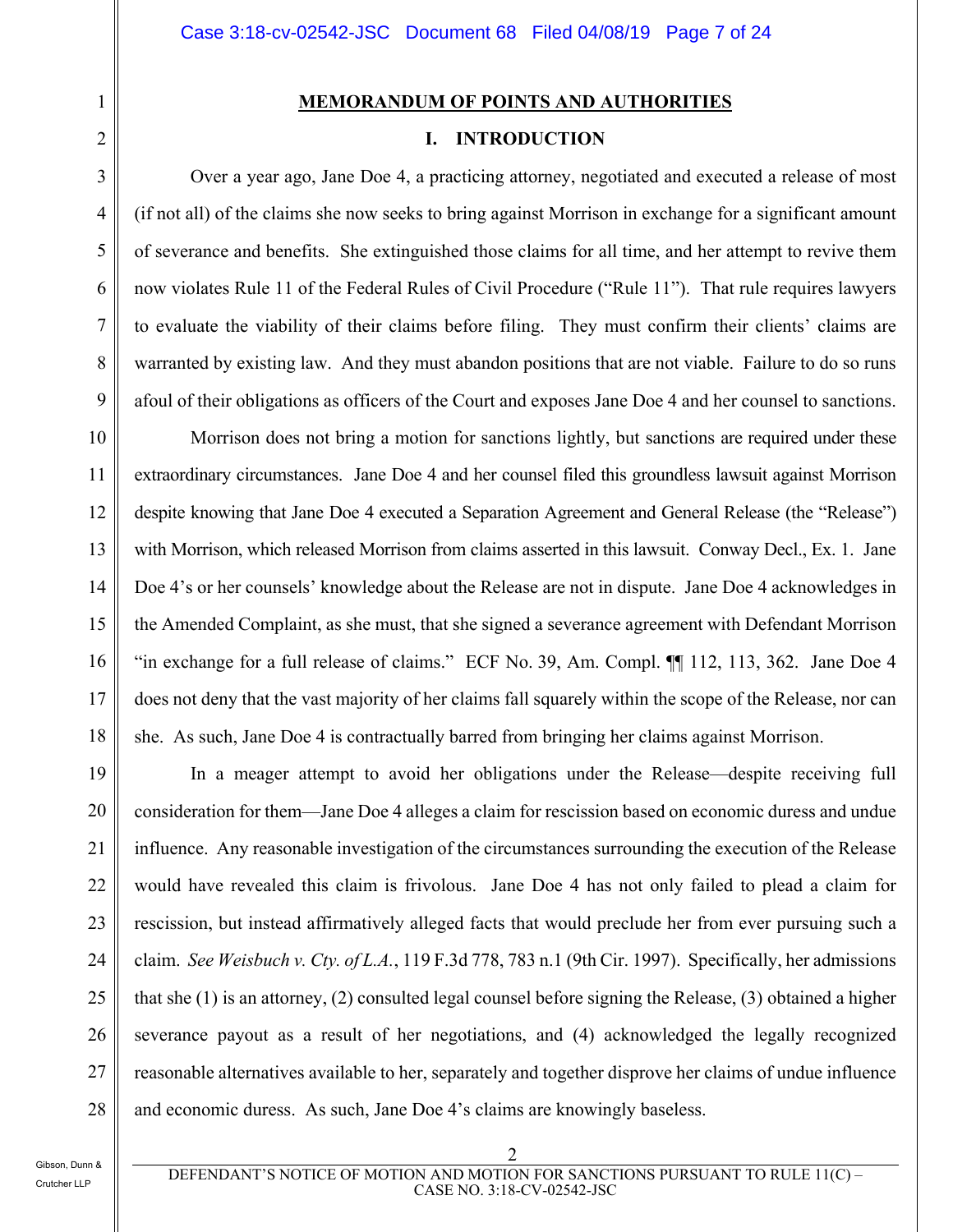#### Case 3:18-cv-02542-JSC Document 68 Filed 04/08/19 Page 8 of 24

2 3 5 6 7 9 12 Morrison moves this Court for sanctions pursuant to Rule 11 and this Court's inherent authority. As detailed herein, sanctions are warranted because Jane Doe 4's claims are factually and legally frivolous, and her counsel did not conduct an adequate and reasonable investigation before filing the Amended Complaint. Defense counsel has on three occasions asked Jane Doe 4's counsel to explain if and how Jane Doe 4's claims could possibly be either legally or factually supported in light of the Release. *See* Conway Decl. ¶¶ 5–7; *id.*, Exs. 1–2. Jane Doe 4's counsel did not respond substantively to any of these inquiries and proceeded to file an Amended Complaint and then a Second Amended Complaint. In the absence of any substantive response, Morrison has no choice but to conclude that its view on these matters is correct—that the Release bars Jane Doe 4 from this lawsuit. Jane Doe 4's frivolous claims not only drain the parties' resources but also imperils the administration of justice. The Court should therefore dismiss the case with prejudice and order Jane Doe 4 and her counsel to pay Morrison for the attorneys' fees it has expended defending against her baseless claims.

13

# 14

15

16

17

18

19

20

21

22

23

24

25

26

27

28

1

4

8

10

11

#### **II. SUMMARY OF FACTS**

#### **A. After Receiving Notice Of Her Termination, Jane Doe 4 Negotiated And Executed A Release That Bars Her Claims**

Jane Doe 4 was an associate in one of Morrison's California offices before Morrison put her on notice of her termination in November 2017. ECF No. 57, Second Am. Compl. ("SAC") II 15, 110– 14. She was terminated only after multiple years of sustained performance deficiencies. *See* ECF No. 59, Answer ¶ 109.

After Morrison notified Jane Doe 4 of her termination, the firm offered her significant and generous additional salary and benefits in exchange for a full release of claims. SAC ¶¶ 116–17; ECF No. 45-4, Ex. A to Declaration of Rachel S. Brass ("Brass Decl.") ("Ex. A") ¶ 2. She had approximately two weeks in total to review that offer and decide whether to sign the agreement. SAC ¶ 116*.* Although she initially was given a full week to consider the agreement, when she requested an additional week, the firm agreed. *See* Conway Decl., Exs. 4–5. Although Jane Doe 4 makes the conclusory allegation that she reluctantly signed the agreement because she was "[u]nder extreme pressure, and fe[lt] that she had no other choice," SAC ¶ 117, she admits that she consulted an attorney regarding her termination. *Id.* She further admits that, after seeking one week of additional time to consider the agreement, she had two weeks to do so, and that during that time, she *negotiated* the terms

Gibson, Dunn & Crutcher LLP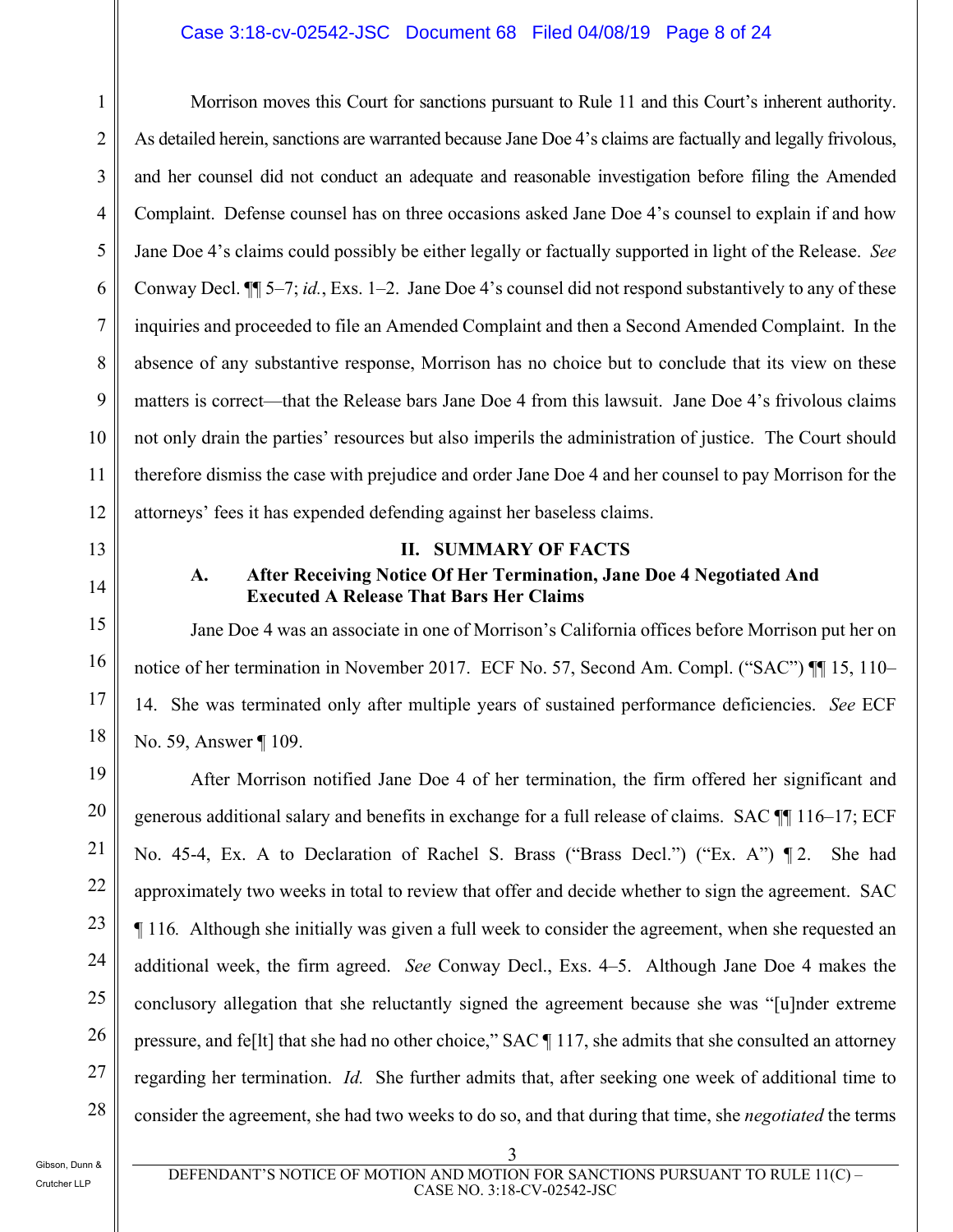#### Case 3:18-cv-02542-JSC Document 68 Filed 04/08/19 Page 9 of 24

of her severance agreement, including by successfully persuading Morrison to increase the lump sum component. *Id.* And, during those negotiations, she communicated to Morrison the fact that she had consulted an attorney. Conway Decl., Ex. 5 ("I have spoken with an attorney and am in the process of deciding my next steps"). After that negotiation process, Jane Doe 4 signed the Release on November 17, 2017. *Id.* ¶ 417; Ex. A.

The terms of the Release underscore what Jane Doe 4's allegations make clear: Jane Doe 4, an attorney, negotiated for herself generous and substantial consideration in exchange for the Release she executed. That included a lump sum monetary payment, a period of continued employment, continued salary payment for nearly five months after her active employment ended, and nearly six additional months of benefits. Ex. A  $\P$  2(a)–(c). And she was also entitled to outplacement services through an outplacement consulting firm for to up to six months from the time she initiated services. *Id.* ¶ 2(d).

12 13 14 15 16 17 18 19 In exchange for this consideration, Jane Doe 4 "completely release[d] Morrison & Foerster LLP and its partners . . . from all claims of any kind, known or unknown, suspected or unsuspected, which Associate may now have or have ever had against any of them, including all claims arising from Associate's employment with the Firm . . . , whether based on tort, contract (express or implied), or any federal, state, or local law, statute, or regulation ("Released Claims")[,] . . . includ[ing] any claims that may arise under Title VII of the Civil Rights Act of 1964, . . . the federal Family Medical Leave Act, ... and any comparable state or local laws...." Ex. A  $\P$  4. The Release explicitly encompassed all known and unknown claims:

> Associate understands and acknowledges this is a full and final release covering all known, unknown, anticipated, and unanticipated injuries, debts, claims, or damages to her. Associate hereby waives any and all rights or claims which she may now have, or in the future may have, under the terms of Section 1542 of the California Civil Code or any similar laws or statutes that may be applicable in other states. Section 1542 provides, as follows:

> > A GENERAL RELEASE DOES NOT EXTEND TO CLAIMS WHICH THE CREDITOR DOES NOT KNOW OR SUSPECT TO EXIST IN HIS OR HER

> > FAVOR AT THE TIME OF EXECUTING THE RELEASE, WHICH IF KNOWN BY HIM OR HER MUST HAVE MATERIALLY AFFECTED HIS

OR HER SETTLEMENT WITH THE DEBTOR.

24 25

20

21

22

23

1

2

3

4

5

6

7

8

9

10

11

26 27

28

*Id.* ¶ 5.

Gibson, Dunn & Crutcher LLP

 4 DEFENDANT'S NOTICE OF MOTION AND MOTION FOR SANCTIONS PURSUANT TO RULE 11(C) – CASE NO. 3:18-CV-02542-JSC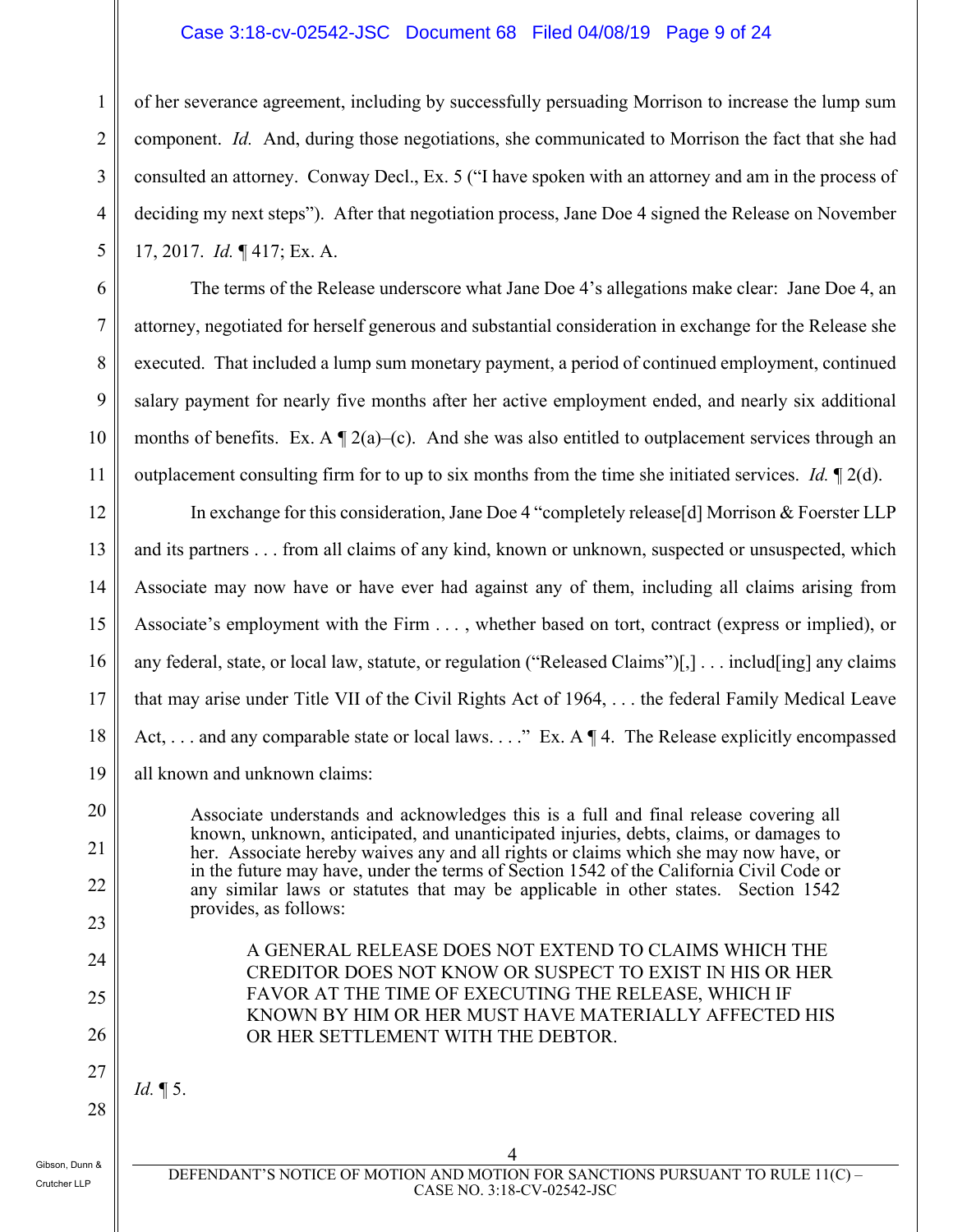#### Case 3:18-cv-02542-JSC Document 68 Filed 04/08/19 Page 10 of 24

When Jane Doe 4's employment with Morrison concluded in 2017, she began to apply for lateral associate positions at comparable firms, working with an experienced recruiter. SAC  $\P$  114, 121. This Court can take judicial notice of the fact that she successfully secured employment at another law firm. *See* ECF No. 45-7, Brass Decl., Ex. D (current website bio, submitted under seal); *see also*  ECF No. 59, Answer ¶ 124.

Jane Doe 4 now alleges that she was under "duress" at the time she executed the Release, largely because her termination created financial uncertainty at a time when she was pregnant. SAC ¶¶ 116, 418. Based on this theory, she seeks to pursue a variety of claims that she previously released, *id.* ¶¶ 267–415, as well as rescission of the Release. *Id.* ¶¶ 416–19.

10

1

2

3

4

5

6

7

8

9

11

## **B. Morrison Repeatedly Put Jane Doe 4's Counsel On Notice About The Release And The Claims' Factual And Legal Deficiencies.**

12 13 14 15 16 17 18 19 20 21 22 23 24 25 26 27 On June 13, 2018, David Sanford and Deborah Marcuse ("Plaintiffs' counsel"), Jane Doe 4's counsel, informed Gibson Dunn that Jane Doe 4 intended to pursue claims against Morrison. Conway Decl. ¶ 4. On July 3, 2018, Gibson Dunn sent a letter to Jane Doe 4's counsel notifying them of the Release, and specifically calling out the release of claims as a bar to Jane Doe 4's anticipated claims. *Id.*, Ex. 1. Gibson Dunn received no substantive response. During a telephone conference between Gibson Dunn and Jane Doe 4's counsel on December 12, 2018, Gibson Dunn reiterated that Jane Doe 4's claims are barred by the Release. *Id.* ¶ 6. Plaintiffs' counsel indicated their intent to pursue rescission under an economic duress theory, but when pressed about whether there was any case law to support that claim, counsel were unable to provide a single specific case in support of Jane Doe 4's rescission claim. *Id.* On January 24, 2019, in a final effort to implore Plaintiffs' counsel to satisfy their basic professional responsibilities, Gibson Dunn sent Plaintiffs' counsel a detailed letter reminding them about the Release's language, identifying the elements of an economic duress claim under California law, and revealing the gaping holes in their factual theory which would make it impossible for Jane Doe 4 to win, let alone successfully plead, a rescission claim. *Id.*, Ex. 2. The letter was clear: "there is no plausible basis on which [Plaintiff's counsel] could file such a lawsuit unless [they] failed to conduct a reasonable inquiry, as required by Federal Rule of Civil Procedure 11. Accordingly, if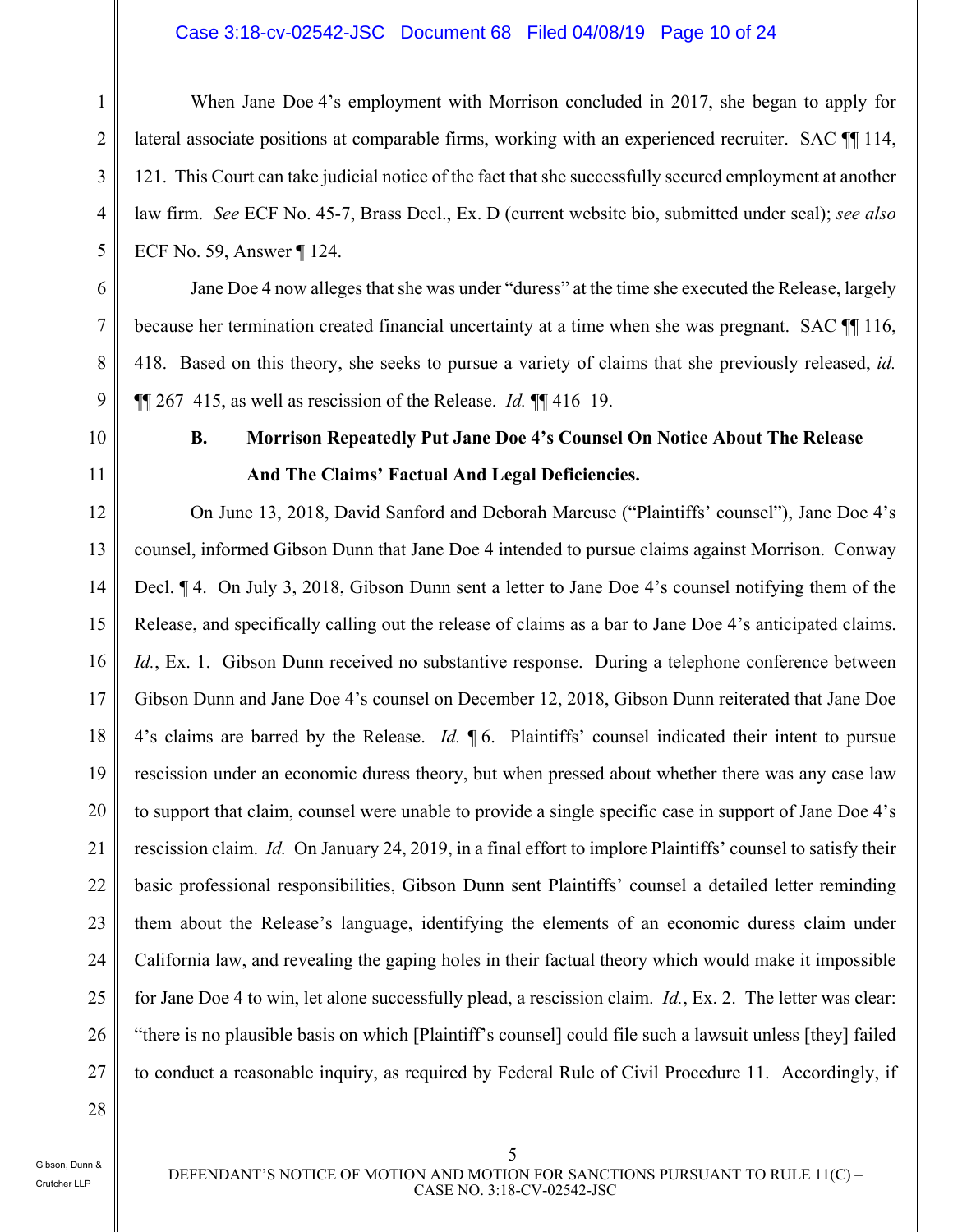[Jane Doe 4] does file such a suit, our client intends to pursue Rule 11 sanctions." *Id.* at 1*.* Once again, Plaintiffs' counsel ignored this letter. Conway Decl. ¶ 7.

3 4 5 6 7 8 9 10 11 12 13 Jane Doe 4's claims, including her rescission claims, appeared in the Amended Complaint, filed on January 25, 2019. ECF. No. 39. In that complaint, Jane Doe 4 alleged that she was under "duress" at the time she executed the Release, largely because she was pregnant. *Id.* ¶¶ 112, 363. Based on this theory, she sought to pursue a variety of claims that she previously released, *id.* ¶¶ 246–360, as well as rescission of the Release. *Id.* ¶¶ 361–64. In response, Morrison filed a motion for judgment on the pleadings, ECF No. 46, and separately served Jane Doe 4's counsel with its draft Rule 11 motion. Conway Decl., Ex. 3. Her counsel ignored the further correspondence, *id.* ¶ 9, and opposed the motion for judgment on the pleadings. ECF No. 50. Hours after Morrison's reply in support of the motion was filed, ECF No. 52, Plaintiffs amended the complaint further. ECF No. 53; *see also* ECF No. 57 (corrected copy of SAC). In the SAC, Jane Doe 4 continues to assert the same claims as before. SAC ¶¶ 116, 267–415, 416–19.

#### **III. ARGUMENT**

Rule 11 imposes basic duties on attorneys that are intended to "deter baseless filings in district court." *Cooter & Gell v. Hartmarx Corp.*, 496 U.S. 384, 393 (1990). These rudimentary obligations require counsel to present factual allegations that "have evidentiary support," Fed. R. Civ. P. 11(b)(3), to make legal claims that are "warranted by existing law," Fed. R. Civ. P. 11(b)(2), and not to file claims made "for any improper purpose." Fed. R. Civ. P.  $11(b)(1)$ . An attorney violates these elementary responsibilities and Rule 11 sanctions are appropriate when "at the time the paper was presented to the Court" the complaint "lacked evidentiary support or contained 'frivolous' legal arguments." *Truesdell v. S. Cal. Permanente Med. Grp*., 209 F.R.D. 169, 174–75 (C.D. Cal. 2002); *Simpson v. Lear Astronics Corp.,* 77 F.3d 1170, 1177 (9th Cir. 1996).

"When, as here, a complaint is the primary focus of Rule 11 proceedings, a district court must conduct a two-prong inquiry to determine (1) whether the complaint is legally or factually baseless from an objective perspective, and (2) if the attorney has conducted a reasonable and competent inquiry before signing and filing it." *Holgate v. Baldwin*, 425 F.3d 671, 676 (9th Cir. 2005) (citations omitted). "A claim is legally baseless if it is legally unreasonable, while a claim is factually baseless if it lacks

Gibson, Dunn & Crutcher LLP

1

2

14

15

16

17

18

19

20

21

22

23

24

25

26

27

28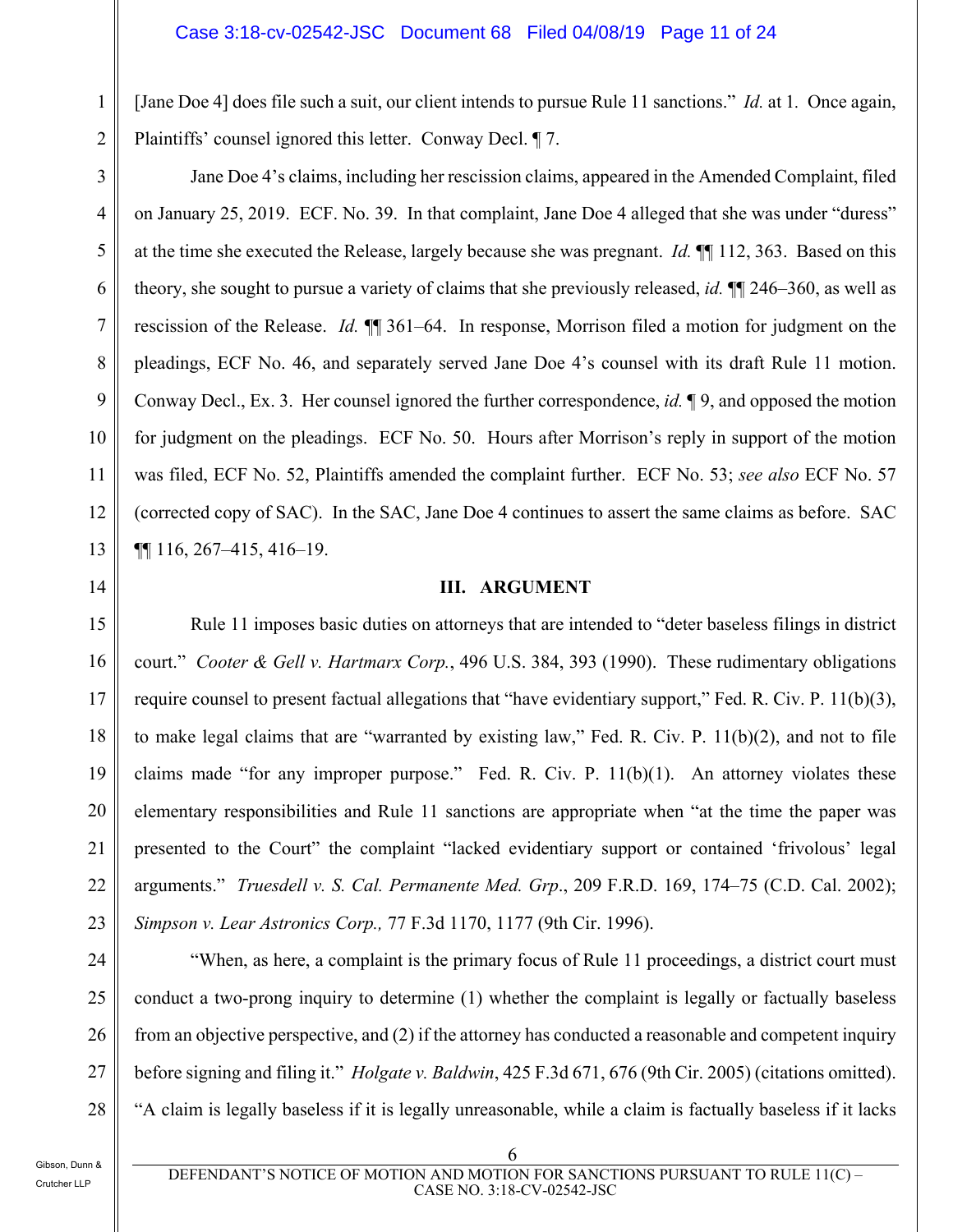factual foundation." *ICU Med., Inc. v. Alaris Med. Sys., Inc.*, No. SA CV 04-00689 MRP, 2007 WL 6137003, \*3 (C.D. Cal. Apr. 16, 2007) (citing *Estate of Blue v. Cty. of L.A.*, 120 F.3d 982, 985 (9th Cir. 1997)).

As detailed below, the relevant claims are frivolous and merit sanctions. First, all of Jane Doe 4's claims are factually and legally baseless. It is undisputed that she signed a Release barring her from pursing any legal claims against Morrison, and Jane Doe 4's own allegations contradict her rescission claims. Second, Gibson Dunn's correspondence with Jane Doe 4's counsel confirm there was no reasonable and competent inquiry before signing and filing the Amended Complaint. Accordingly, this Court should impose Rule 11 sanctions.<sup>1</sup>

9 10

1

2

3

4

5

6

7

8

11

#### **A. Jane Doe 4's Claims Are Objectively Legally And Factually Baseless**

#### **1. Jane Doe 4 Concedes Execution And Scope Of Release Of Claims**

12 13 14 15 16 17 18 19 20 21 22 California law is clear—where a plaintiff releases her claims through a written agreement, the plaintiff is barred from pursuing those claims, and they must be dismissed. *See Tanner v. Kaiser Found. Health Plan, Inc.*, C-15-02763-SBA, 2016 WL 4076116, at \*7 (N.D. Cal. Aug. 1, 2016) (dismissing claims barred by release); *Minor v. FedEx Office & Print Servs., Inc.*, 78 F. Supp. 3d 1021, 1034–35 (N.D. Cal. 2015) (granting motion to dismiss former employee's wrongful termination claim where employee released all claims against employer in settlement agreement resolving a prior class action); *Skrbina v. Fleming Cos.*, Inc., 45 Cal. App. 4th 1353, 1366 (1996) (granting summary judgment because plaintiff's discrimination claims were within the scope of the release agreement he executed with his employer). As such, Jane Doe 4's claims are legally baseless because they are not "warranted by existing law or by a nonfrivolous argument for extending, modifying, or reversing existing law or for establishing new law." Fed. R. Civ. P. 11(b)(2); *see Holgate*, 425 F.3d at 676.

23

24

25 26 27 28  $\overline{a}$ 1 As set forth in Morrison's Renewed Motion for Judgment on the Pleadings, ECF No. 56, Jane Doe 4 has taken the position that her alleged retaliation claim is not covered by the Release. *Id.* at 17. She fails to provide any factual support for her alleged belief that Morrison provided negative references, *id.*, and indeed Morrison advised her counsel in its January 24, 2019 letter that there was no evidentiary support for this allegation. Conway Decl., Ex. 2 at 3. And the Release likely bars that claim as well. *See* ECF No. 56 at 17. However, there is no need for the Court to consider that claim for purposes of this motion; at the very minimum, Rule 11 sanctions are appropriate for the claims that are indisputably barred by the Release.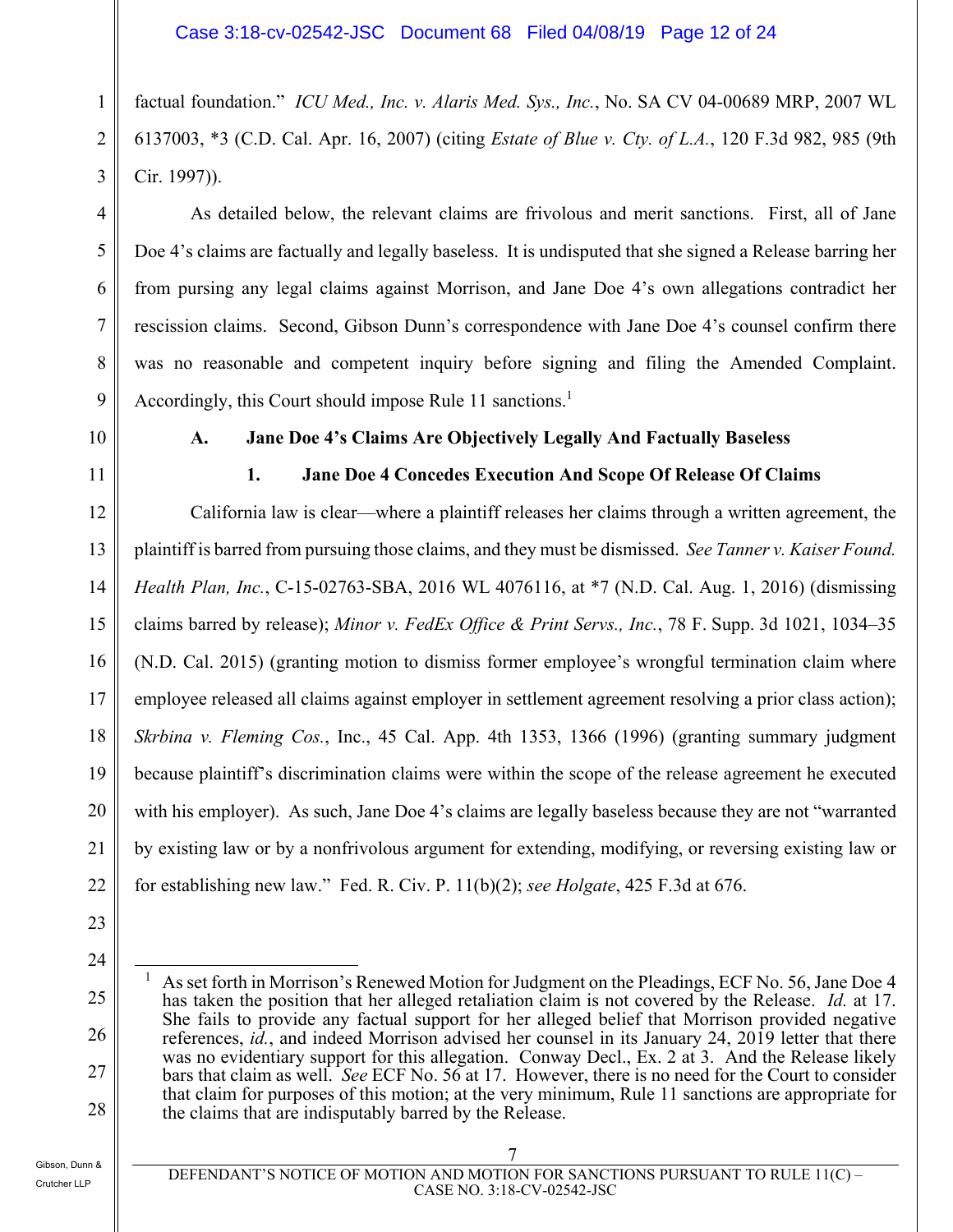#### Case 3:18-cv-02542-JSC Document 68 Filed 04/08/19 Page 13 of 24

Even in the most recent iteration of her complaint, Jane Doe 4 does not suggest the Release is not "clear, explicit and comprehensible in each of its essential details." *Palantir Techs., Inc. v. Palantir.net, Inc.*, No. C 10–04283 CRB, 2011 WL 62411, at \*3 (N.D. Cal. Jan. 7, 2011)*.* Nor is there any plausible legal basis for Jane Doe 4 to argue that her claims fall outside the unambiguous terms of the Release, which expressly identifies the statutory and common law claims now asserted:

Associate hereby **completely releases** Morrison & Foerster LLP and its partners . . . from all claims of any kind, known or unknown, suspected or unsuspected, which Associate may now have or have ever had against any of them, including all claims arising from Associate's employment with the Firm . . . , whether based on tort, contract (express or implied), or any federal, state or local law, statute, or regulation ("Released Claims")[,] . . . includ[ing] any claims that may arise under **Title VII of the Civil Rights Act of 1964**, . . . **the federal Family Medical Leave Act**, **the California Fair Employment and Housing Act** . . . **and any comparable state or local laws**. . . ."

Ex. A  $\P$  4 (emphases added). By signing the Release, Jane Doe 4 further confirmed that she "underst[ood] and acknowledge[d] this is a full and final release covering all known, unknown, anticipated, and unanticipated injuries, debts, claims, or damages to her" and "waive[d] any and all rights or claims which she may now have, or in the future may have, under the terms of Section 1542 of the California Civil Code . . . ." *Id.* ¶ 5. The Release explicitly obligates Jane Doe 4 to "not file or initiate any lawsuit concerning the Released Claims." *Id.* ¶ 4. It is simply not plausible that Jane Doe 4 and her counsel did not know her claims were barred by the Release when they brought them.

Realizing the Release is a death-knell for Jane Doe 4's claims, Jane Doe 4 "argues only that the [Release] is subject to rescission." *Tanner*, 2016 WL 4076116, at \*7 (enforcing separation agreement and dismissing claims). Jane Doe 4 asserts two theories in support of her rescission claim: economic duress and undue influence. SAC ¶ 418. However, these theories are equally baseless because, as explained below, Jane Doe 4 does not even attempt to allege any facts to support an economic duress or undue influence claim. Where she does plead anything beyond conclusory statements reciting "threadbare recitals of the elements of a cause of action" in support of those theories, she admits facts that cannot be reconciled with her alleged entitlement to rescission. As such, there is no legal or factual basis for either rescission theory.

1

2

Gibson, Dunn & Crutcher LLP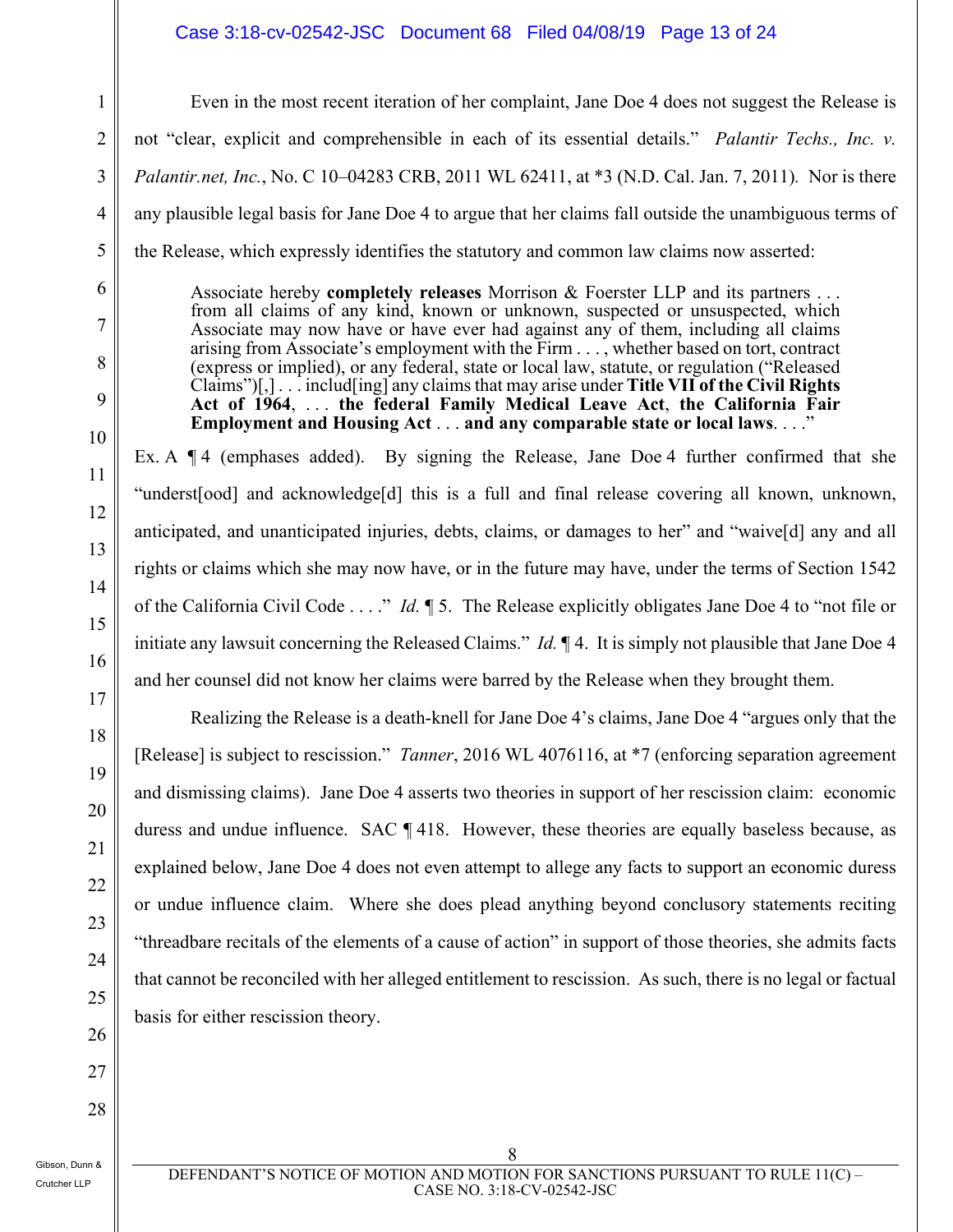1

#### **2. Jane Doe 4's Economic Duress Theory Lacks Any Legal Or Factual Basis**

2 3 4 5 6 7 8 9 10 11 12 13 14 15 There is no objective legal or factual basis for Jane Doe 4's economic duress theory. Releases and contracts are presumptively enforced in California. *See MWS Wire Indus., Inc. v. Cal. Fine Wire Co., Inc.*, 797 F.2d 799, 802 (9th Cir. 1986); *Baker Pac. Corp. v. Suttles*, 220 Cal. App. 3d 1148, 1153 (1990). "The doctrine of economic duress serves as a 'last resort' to correct exploitation of business exigencies 'when conventional alternatives and remedies are unavailing.'" *Levesque v. Rinchem Co.*, No. 14-cv-05655-PSG, 2015 WL 6152783, at \*2 (N.D. Cal. Oct. 20, 2015) (hereafter, "*Levesque 2*") (quoting *Johnson v. IBM Corp.*, 891 F. Supp. 522, 529 (N.D. Cal. 1995)). To establish a claim for economic duress, Jane Doe 4 must allege: "(i) [Morrison] engaged in a sufficiently coercive wrongful act such that; (ii) a reasonably prudent person in [Jane Doe 4's] economic position would have had no reasonable alternative but to succumb to [Morrison's] coercion; (iii) Morrison knew of [Jane Doe 4's] economic vulnerability; and (iv) [Morrison]'s coercive wrongful act actually caused or induced [Jane Doe 4] to endorse the Release." *See Johnson*, 891 F. Supp. at 529 (finding no economic duress where an employee consulted counsel, confirmed voluntary assent, and was not facing imminent bankruptcy before signing a severance). Jane Doe has not alleged and cannot demonstrate these elements.

16

#### **a. Jane Doe 4 Fails To Allege A Wrongful Act**

17 18 19 20 21 22 23 24 25 26 27 28 Jane Doe 4 fails to identify a *single* coercive or wrongful act by Morrison, despite her conclusory allegation that "wrongful acts caused or induced [her] to endorse the severance agreement." SAC ¶ 418. That alone is dispositive. Neither Jane Doe 4's termination nor the fact that she was offered a severance agreement satisfies the "wrongful act" element. *See Kennedy v. Columbus Mfg., Inc.*, No. 17-cv-03379-EMC, 2018 WL 1911808, at \*7 (N.D. Cal. Apr. 23, 2018). To the contrary, obtaining a release of potential claims as part of a severance package, as Morrison did here, is a common employment practice, not a "wrongful act." *See, e.g.*, *Kennedy*, 2018 WL 1911808, at \*10; *Tanner*, 2016 WL 4076116, at \*5; *see also Perez v. Uline, Inc.*, 157 Cal. App. 4th 953, 959–60 (2007) (finding no economic duress where, like the Release, a general release was given in exchange for six weeks' severance pay). The Northern District's decision in *Kennedy* is particularly instructive. There, the court held that even "[t]ermination *during* a medical leave," which did not occur here, "does not itself establish economic duress." 2018 WL 1911808, at \*8 (emphasis added); *see also Skrbina*, 45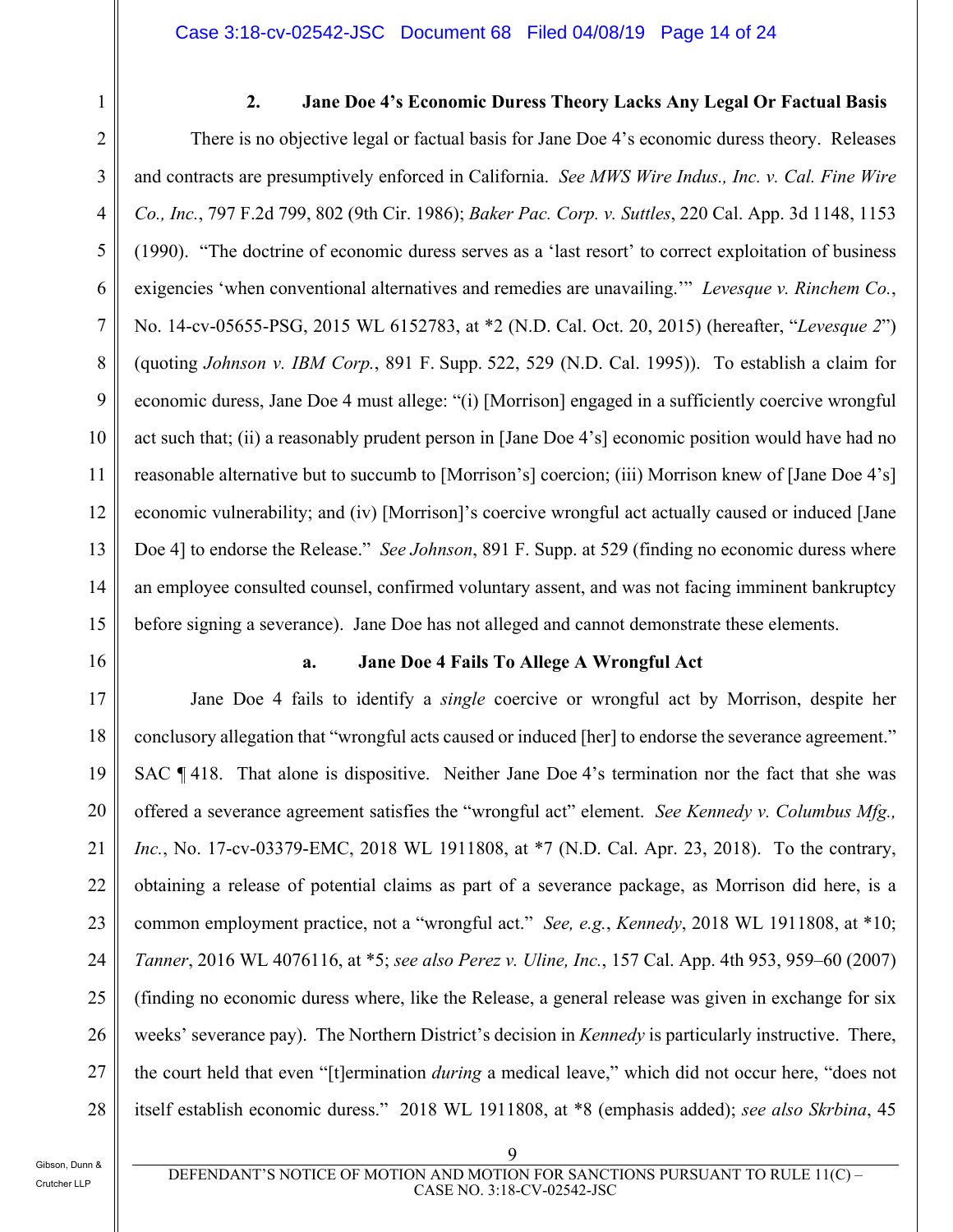#### Case 3:18-cv-02542-JSC Document 68 Filed 04/08/19 Page 15 of 24

1 2 3 4 5 6 Cal. App. 4th at 1366–67 (severance agreement enforced when plaintiff's position was eliminated during his disability leave). And in *Kennedy*, the court concluded that the plaintiff "went into negotiations and agreed to the Final Agreement knowing that risk" of waiving claims based on the termination because "the release explicitly covered discrimination claims." *See Kennedy*, 2018 WL 1911808, at \*8. Therefore, as a matter of law, Jane Doe 4 cannot invoke her termination as an allegedly wrongful act.

9 Nor does the fact that Jane Doe 4 allegedly felt "coercion and/or excessive pressure in light of [her] pregnancy, exhaustion, economic vulnerability, emotional anguish, and lack of alternatives for income" establish a wrongful act. *See* SAC ¶ 417. The fact that a plaintiff may feel "economic pressure to sign an agreement does not raise any inferences about a defendant's conduct, much less their wrongful conduct." *Osanitsch v. Marconi PLC*, No. CV 05–3988 CRB, 2009 WL 5125821, at \*5 (N.D. Cal. Dec. 21, 2009). And the law is also clear that, if Jane Doe 4 "argues that [she] was coerced into signing the release because defendant<sup>[]</sup> told [her she] would not otherwise get [her] severance benefits, the argument fails because [she] was entitled to those benefits only under the terms of the [agreement], which included signing the release." *See Skrbina*, 45 Cal. App. 4th at 1367.

Jane Doe 4 does not make a single factual allegation identifying any purported wrongful act by Morrison, despite being on notice of defendant's motion for judgment on the pleadings (as well as its prior draft motion for sanctions) and having an opportunity to amend or withdraw the complaint. That alone objectively precludes her from asserting a non-frivolous economic duress theory.

#### **b. Jane Doe 4 Fails To Allege A Lack Of Reasonable Alternatives To The Release**

Jane Doe 4 concedes that she recognized that "reasonable alternative[s] [were] available, and there hence was no compelling necessity" to sign the Release. *Lanigan v. Cty. of L.A.*, 199 Cal. App. 4th 1020, 1034 (2012) (internal quotation marks omitted). Reasonable alternatives exist in all but the most extreme circumstances—"when the only other alternative is bankruptcy or financial ruin." *Johnson*, 891 F. Supp. at 529 (internal quotation marks omitted).

Jane Doe 4 does not allege otherwise, nor can she. Jane Doe 4 alleges she believed she was "without alternative options," SAC ¶ 117, but that "unadorned" conclusory statement is insufficient,

Gibson, Dunn & Crutcher LLP

7

8

10

11

12

13

14

15

16

17

18

19

20

21

22

23

24

25

26

27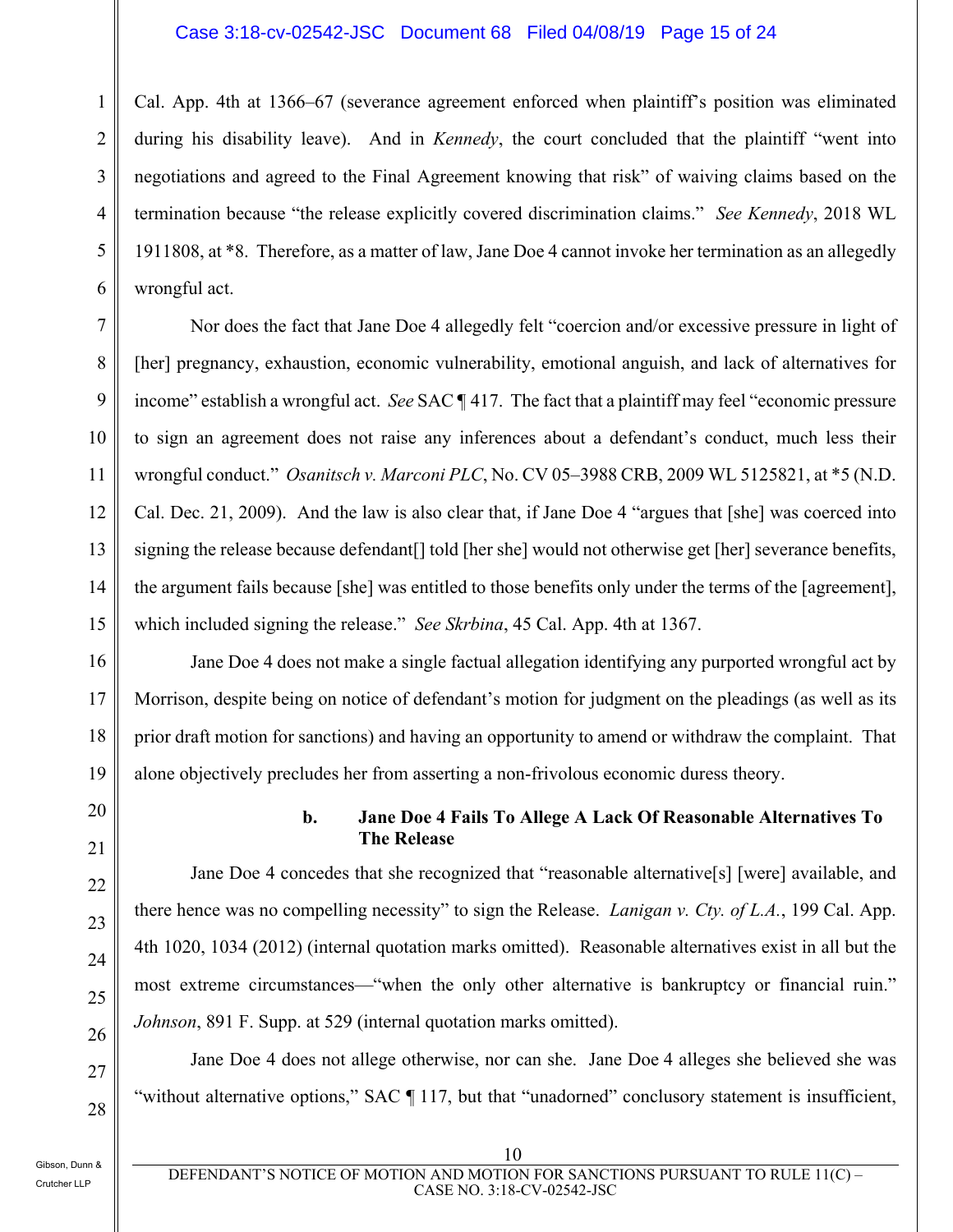#### Case 3:18-cv-02542-JSC Document 68 Filed 04/08/19 Page 16 of 24

5 *Iqbal*, 556 U.S. at 678, and does not suggest that she would have faced "imminent bankruptcy or financial ruin" if she did not sign the Release. *See Johnson*, 891 F. Supp. at 529; *see also Tanner*, 2016 WL 4076116, at \*5 ("Merely being put to a voluntary choice of perfectly legitimate alternatives is the antithesis of duress, even if that choice is made under less than ideal circumstances.") (internal quotation marks omitted)).

Indeed, Jane Doe 4's own allegations dispel either notion. For example, as an attorney

, Jane Doe 4 knew

she could have preserved her rights and pursued litigation. *See Tanner*, 2016 WL 4076116, at \*5 (rejecting economic duress claim and finding "Plaintiff could have preserved his claims and pursued legal action against Defendants, as an alternative to executing the Separation Agreement and its comprehensive release"). Here, Jane Doe 4 even spoke with an employment lawyer before she made the affirmative election to waive future claims in exchange for a generous severance and other benefits, and she invoked that fact in the process of her negotiations in an attempt to leverage a better severance package. SAC ¶ 118; Conway Decl., Ex. 5 ("I have spoken with an attorney and am in the process of deciding my next steps").

Although Jane Doe 4 alleges that she was the "primary wage-earner for her family," SAC ¶ 117, there is no suggestion that Jane Doe 4 was the *only* wage-earner or that she lacked any meaningful financial support from other sources. In fact, her spouse's LinkedIn profile states that

19

20

21

22

23

24

25

26

27

28

1

2

3

4

6

7

8

9

10

11

12

13

14

15

16

17

18

at the time, Conway Decl., Ex. 6, further

underscoring the difference between Jane Doe 4 and plaintiffs whose economic duress claims have survived. *See Dyke v. Lions Gate Entm't, Inc.*, No. SA CV 13-454-JLS-ANX, 2014 WL 12470017, at \*4 (C.D. Cal. July 23, 2014) (permitting duress claim to proceed where plaintiff signed away some of his rights to a screenplay he wrote upon threat of termination from a church because his "salary from the Church was his only source of income"). It is also clear that Jane Doe 4 knew she could have "economized on [her] discretionary expenditures." *See Johnson*, 891 F. Supp. at 530; SAC ¶ 118. Finally, the existence of other reasonable alternatives is underscored by Jane Doe 4's current employment at another law firm. *See Johnson*, 891 F. Supp. at 529; *Levesque v. Rinchem Co., Inc.*, No. 5:14-CV-05655-PSG, 2015 WL 1738340, at \*4 (N.D. Cal. Apr. 13, 2015) (hereafter "*Levesque* 

Gibson, Dunn & Crutcher LLP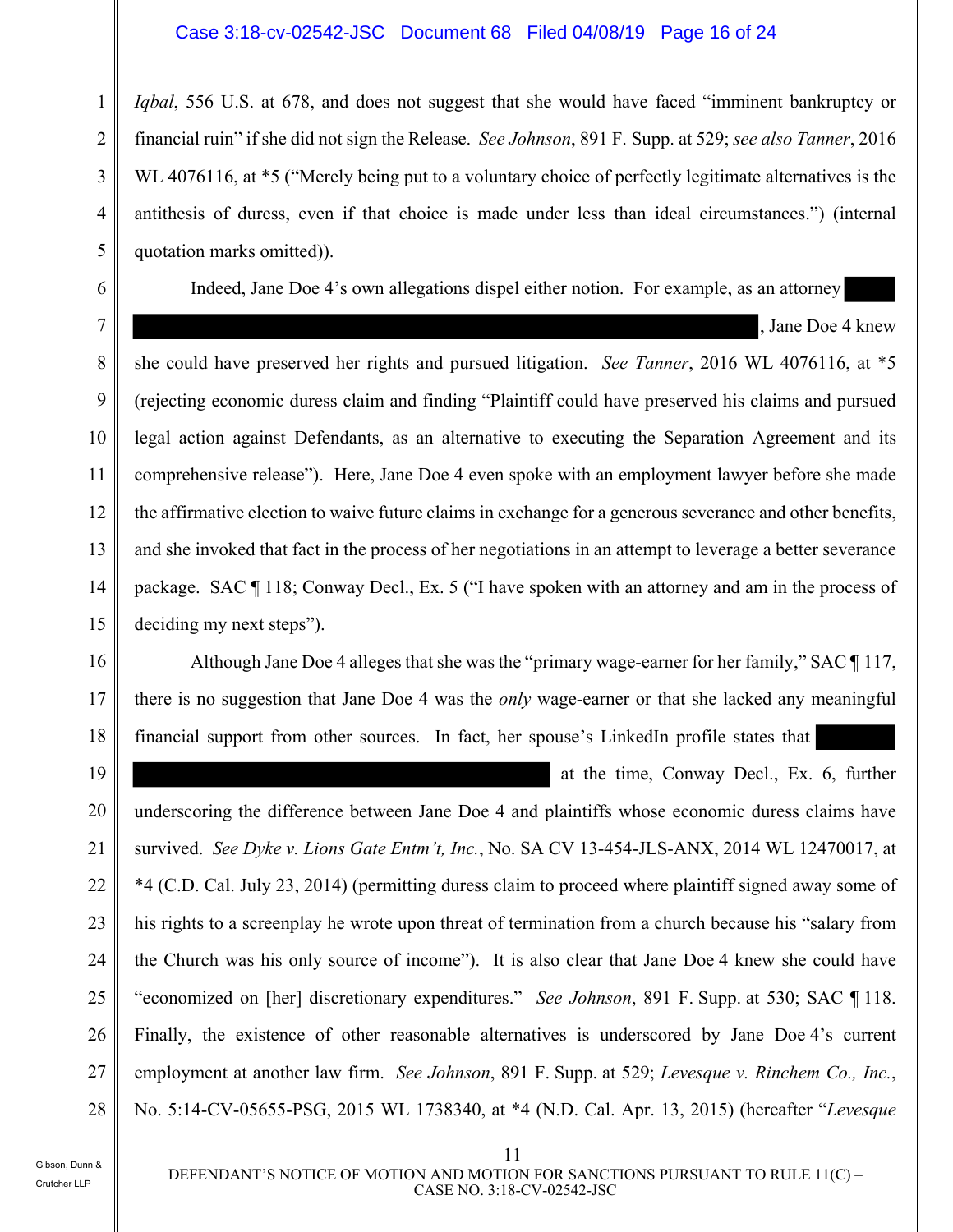*1*") (granting motion to dismiss because plaintiff "did not allege that he had no other employment opportunities"); ECF No. 59, Answer ¶ 124; ECF No. 45-7, Brass Decl., Ex. D.

Jane Doe 4's own allegations show that she recognized possible reasonable alternatives, but still signed the Release, and there is no factual basis supporting this element of economic duress. *Levesque 2*, 2015 WL 6152783, at \*3.

#### **c. Jane Doe 4 Fails To Allege Knowing Exploitation Of Economic Vulnerability**

Jane Doe 4 similarly does not allege and cannot prove that Morrison had knowledge that she an associate making hundreds of thousands of dollars a year—was so economically vulnerable that she lacked the capacity to enter a binding agreement. "A defendant's 'knowledge' of the plaintiff's economic exigencies is a necessary component of liability for economic duress." *Johnson*, 891 F. Supp. at 530 (quoting *San Diego Hospice v. Cty. of San Diego*, 31 Cal. App. 4th 1048 (1995)). Morrison's knowledge that Jane Doe 4 was facing termination is insufficient to establish a claim for economic duress even if Morrison had also known that she needed to continue earning her salary. *See, e.g.*, *Perez*, 157 Cal. App. 4th at 959–60 (finding that economic duress was not present even when defendant knew plaintiff needed the money offered under the severance agreement to pay his bills). If this were the case, economic duress "could be said of almost any case where an employee is discharged [or faced discharge] and offered severance pay." *Id.* Indeed, Jane Doe 4 alleges no facts that suggest that she was so uniquely economically situated that Morrison would have known that she had no choice but to enter a release. And any suggestion that Morrison should assume so for all of its associates is not only implausible, but also contrary to controlling law.

Jane Doe 4 has no legal or factual basis to support the third element of economic duress.

#### **d. Jane Doe 4 Fails To Allege Inducement, Much Less Coercion**

Finally, Jane Doe 4 fails to adequately allege that Morrison's conduct induced her to enter into the Release. Jane Doe 4 decided "to endorse" the Release, "instead of availing [herself] of other reasonable alternatives." *Johnson*, 891 F. Supp. at 530. That decision was her "own, made knowingly and freely" after reviewing her options—no "untoward action on the part of [Morrison]" induced her to make that decision. *Id.*; *see* Ex. A ¶ 13 (stating that the parties entered the agreement "*freely, without*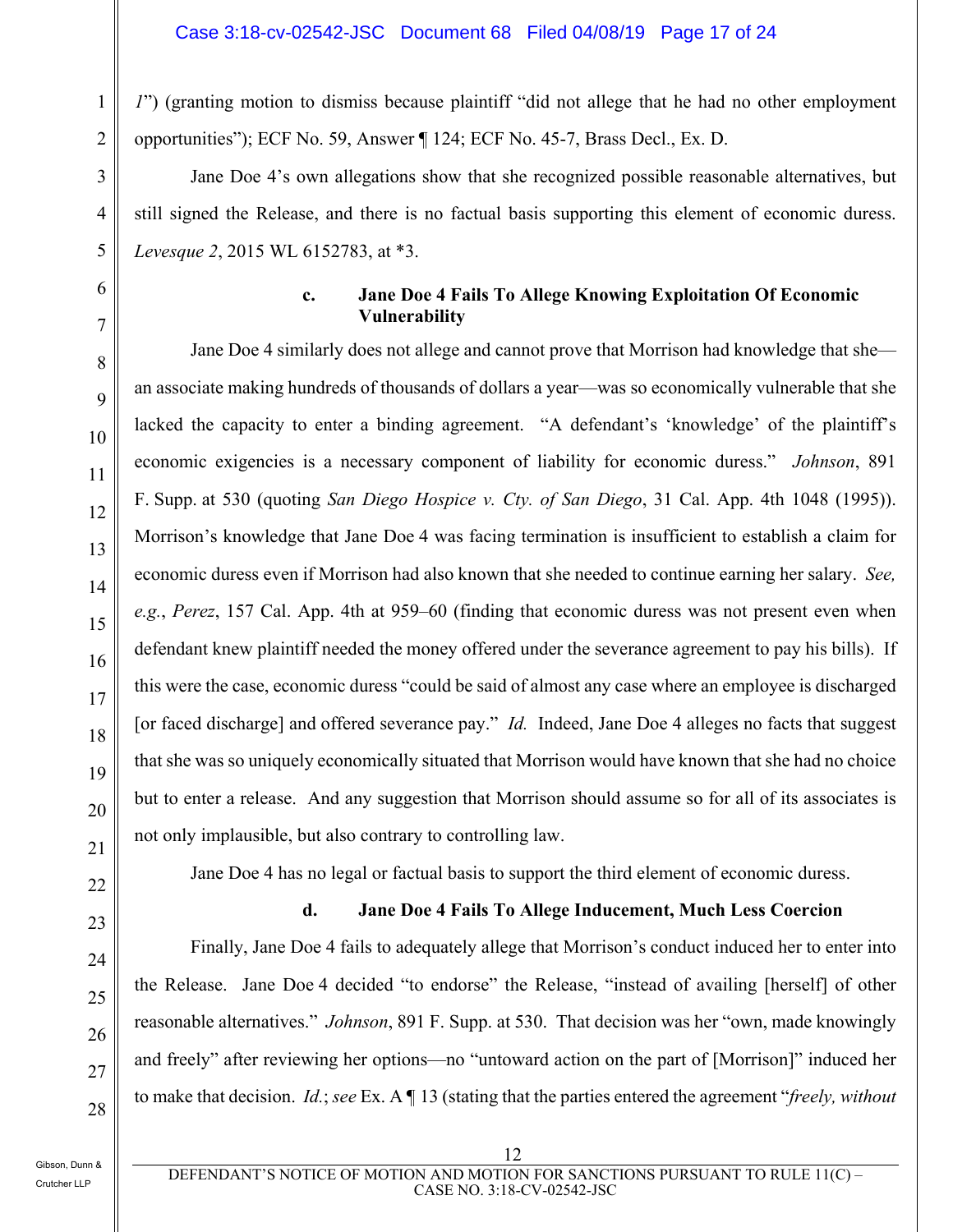#### Case 3:18-cv-02542-JSC Document 68 Filed 04/08/19 Page 18 of 24

3 5 6 *coercion*, and based upon their respective judgments") (emphasis added). There are no factual allegations suggesting anything to the contrary, and the concessions she extracted while negotiating the Release *and* her decision to contact an attorney during those negotiations, and communicate to Morrison the fact that she had done so, further undermine any plausible suggestion that any action on Morrison's part induced her to sign. *See Kennedy*, 2018 WL 1911808, at \*10; SAC ¶ 117. Here, too, Jane Doe 4 falls far short of establishing economic duress.

Jane Doe 4 has not alleged economic duress, but instead the opposite: that she aggressively negotiated a generous severance agreement, with the advice of counsel. These contradictions underscore the frivolousness of Jane Doe 4's economic duress claims.

1

2

4

7

8

9

10

#### **3. Jane Doe 4's Undue Influence Claim Lacks Any Legal Or Factual Basis**

11 12 13 14 15 16 17 18 Jane Doe 4 cannot point to any support for her allegation that she was coerced into signing the Release through undue influence. Undue influence includes "taking an unfair advantage of another's weakness of mind" and "taking a grossly oppressive and unfair advantage of another's necessities or distress." Cal. Civ. Code  $\S 1575(2)$ –(3). To plead undue influence, a plaintiff must allege (1) "undue susceptibility, i.e., a weakness of mind that results in a lessened capacity to make a free contract" *and* (2) "excessive pressure, i.e., the application of excessive strength to secure an agreement." *Kennedy*, 2018 WL 1911808, at \*4. Jane Doe 4 presents allegations that disprove both elements—making any theory of undue influence both legally and factually baseless.

19

20

21

22

23

24

25

26

27

#### **a. Jane Doe 4 Fails To Allege She Was Unduly Susceptible**

Jane Doe 4 attributes her undue influence to her pregnancy and, in conclusory fashion, to her "economic vulnerability," "emotional anguish," and "emotional turmoil." SAC ¶¶ 117, 417. Lack of full vigor due to age, physical condition, physical exhaustion, and emotional anguish may support but do not necessitate—a finding of undue susceptibility. *Olam v. Cong. Mortg. Co.*, 68 F. Supp. 2d 1110, 1141 (N.D. Cal. 1999). Here, however, Jane Doe 4 has failed to allege facts that could ever give rise to a finding of undue susceptibility. She alleges *no facts* that suggest she was "weak in the mind" or lacked any capacity during negotiations between her and Morrison—nor could she, as her own allegations and her correspondence during negotiations prove otherwise.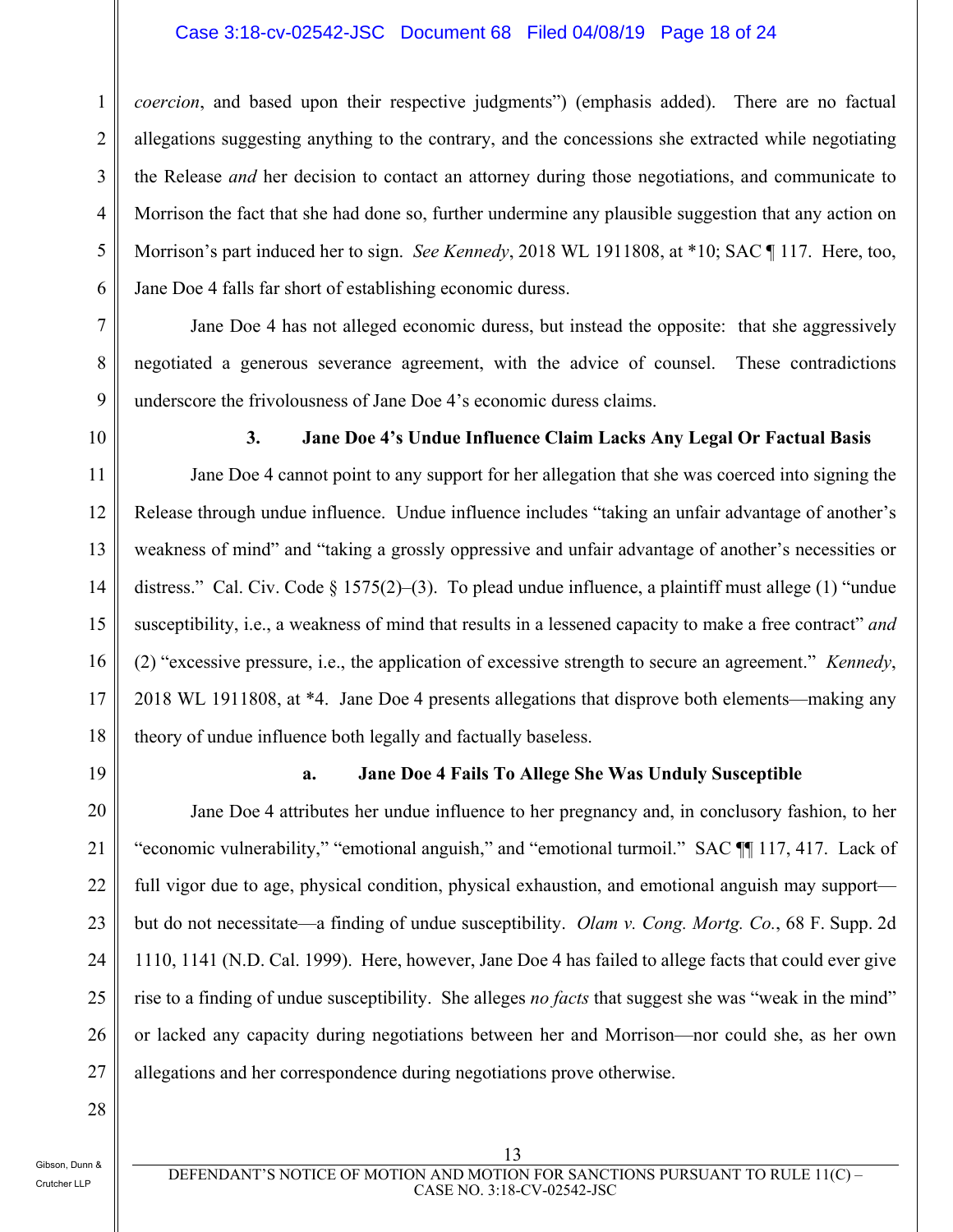#### Case 3:18-cv-02542-JSC Document 68 Filed 04/08/19 Page 19 of 24

First, Jane Doe 4 concedes that as a result of the Release, she remained actively employed as a Morrison associate who rendered legal services to others after she signed the Release—work she in no way suggests she was incapable of performing. Instead, she alleges the opposite: that her work was exemplary throughout her employment. SAC ¶ 109. There can be no legitimate suggestion or inference that her mental capacity was so limited as to prevent her signing contracts, but fully qualified to advise others on complex and demanding legal matters.

Further, the fact that she "negotiated" the Release to "obtain more compensation than was initially offered by Defendant all suggests that [s] he was not of 'weak mind' when [s] he signed" it. *Kennedy*, 2018 WL 1911808, at \*7; *see* SAC ¶ 117. Her correspondence with the firm confirms that she was negotiating the Release aggressively, and exploring all of her options. *See* Conway Decl., Exs. 4–5.

12 13 14 15 16 17 18 19 20 21 22 23 24 25 26 27 28 Even if all of Jane Doe 4's allegations related to undue influence are true (they are not), the basic legal inquiry required under Rule 11 would reveal that neither purported reason could be a legal basis for an undue influence claim. Pregnancy does not impact a woman's ability to enter into a contract. Courts have rejected duress claims even in extreme circumstances not present here, such as where a plaintiff facing foreclosure and homelessness had been diagnosed with a high-risk pregnancy when she accepted an agreement. *See Craig-Gersham v. CitiFinancial Credit Co.*, No. Civ. 04-40285, 2006 WL 901181, at \*2 (E.D. Mich. Mar. 31, 2006). Nor is Jane Doe 4's purported "economic vulnerability" or "lack of alternatives" (addressed in the previous section) sufficient to establish undue influence. Indeed, "the decision to accept somewhat onerous terms rather than risking the loss of everything cannot be the basis for a claim of undue influence under California law." *Olam*, 68 F. Supp. 2d at 1150. And Jane Doe 4 alleges nothing even approximating such potential ruin. Finally, Jane Doe 4 "must offer more than self-serving testimony" of any emotional challenges and must "prove that [she] was *mentally incompetent* to 'deal with the subject before [her] with a full understanding of [her] rights.'" *Kennedy*, 2018 WL 1911808, at \*7 (emphasis added) (citing *Stratton v. Grant*, 139 Cal. App. 2d 814, 817 (1956)). She fails to allege any such facts, nor could she plausibly do so here given the other allegations made in her complaint.SAC ¶ 109 ("After joining the Firm, Jane Doe 4 excelled in her job duties."); *id.* ¶ 114 ("Jane Doe 4 was the highest billing associate in her practice group and

1

2

3

4

5

6

7

8

9

10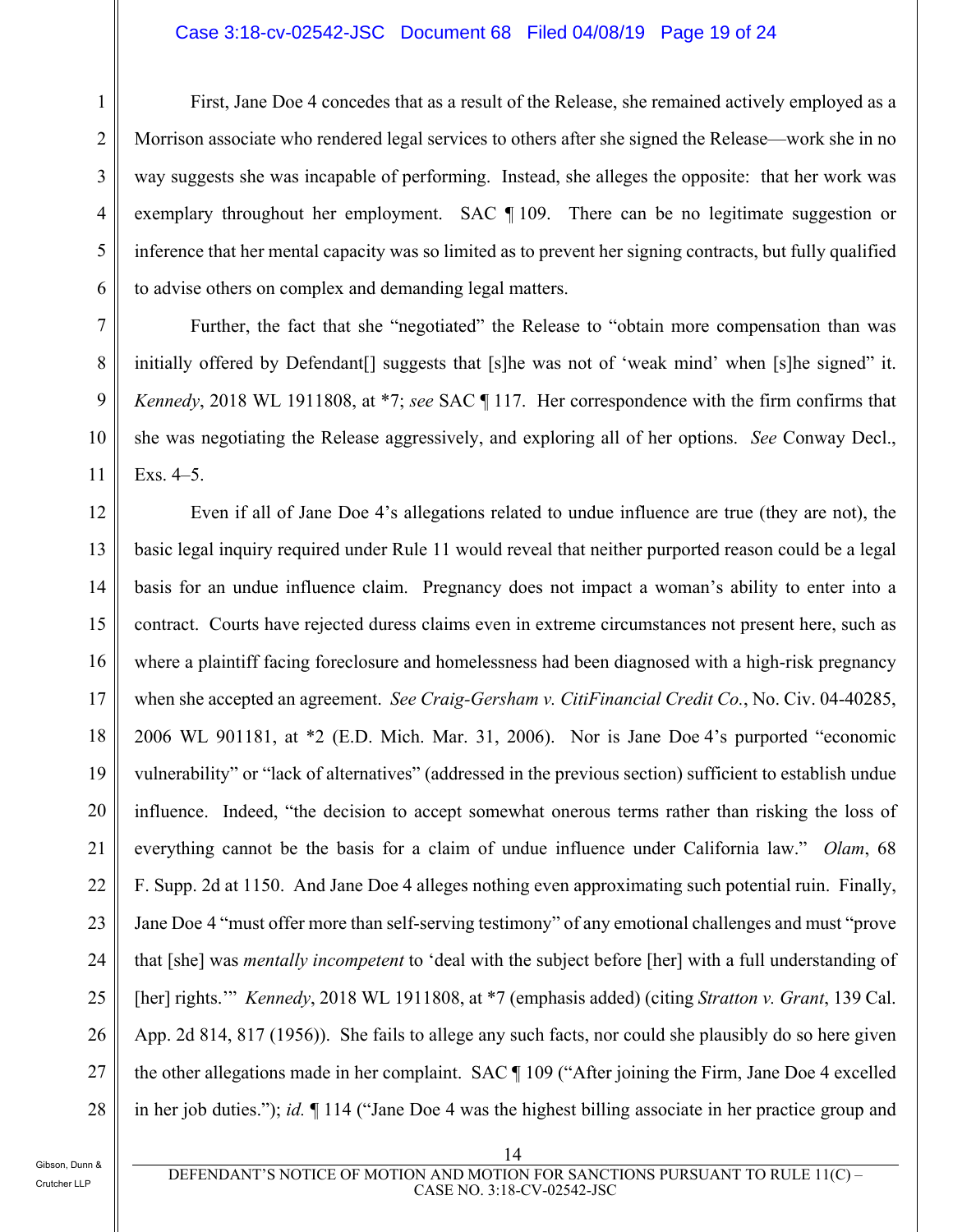a high performer overall who had received positive reviews and positive feedback on her progression from supervising attorneys.").

For these reasons, there was no basis for Jane Doe 4 to claim that she was unduly susceptible.

#### **b. Jane Doe 4 Fails To Allege That Morrison Exercised Excessive Pressure**

6 7 8 9 10 11 12 13 14 15 16 17 18 19 20 21 22 Jane Doe 4 similarly has no objective basis for alleging the second element of her undue influence theory, excessive pressure. Morrison's persuasion may be characterized as excessive only if a "number" of "indicia" are "simultaneously present." *Tanner*, 2016 WL 4076116, at \*6 (internal quotation marks omitted); *Olam*, 68 F. Supp. 2d at 1142. Indicators of excessive pressure include "discussion of the transaction at an unusual or inappropriate time," as when a businessman "with four others, arrived at [a plaintiff's] house at 1 a.m. . . . with the commission agreement he wanted her to sign" and insisted that she sign it even when she "protested being awakened at that hour." *Odorizzi v. Bloomfield Sch. Dist.*, 246 Cal. App. 2d 123, 133-34 (Cal. App. 1966) (citing *Fyan v. McNutt*, 266 Mich. 406 (Mich. 1934)). Another indicator of excessive persuasion is "consummation of the transaction [at] an unusual place," such as when one party is "confined in a cast in a hospital" shortly after the accident that was the subject of the parties' agreement. *Id.* at 133–34 (citing *Weger v. Rocha*, 138 Cal. App. 109 (1934)). Still other indicia include "insistent demand that the business be finished at once," "extreme emphasis on the untoward consequences of delay" or "statements that there is no time to consult financial advisers or attorneys," and "use of multiple persuaders by the dominant side against a servient party," as when one of the five men interrupting Ms. McNutt's sleep at 1 a.m. "told her he had to have the paper . . . by morning, that the whole [deal] would fall through then and there, [and] that there wasn't time to wait until morning to get outside advice." *Id.* (citing *McNutt*, 266 Mich. 406).

28

1

2

3

4

5

No such facts are alleged here, nor could they be. Jane Doe 4 was given a total of two weeks to review the Release, during which period she negotiated more favorable terms and took the time to consult with individual counsel. SAC ¶ 117; Conway Decl., Exs. 4–5. This of course means that Morrison did not demand that Jane Doe 4 sign the Release "at once." *See Olam*, 68 F. Supp. 2d at 1150 n.67 (finding no undue influence even when plaintiff felt pressured to sign settlement agreement in less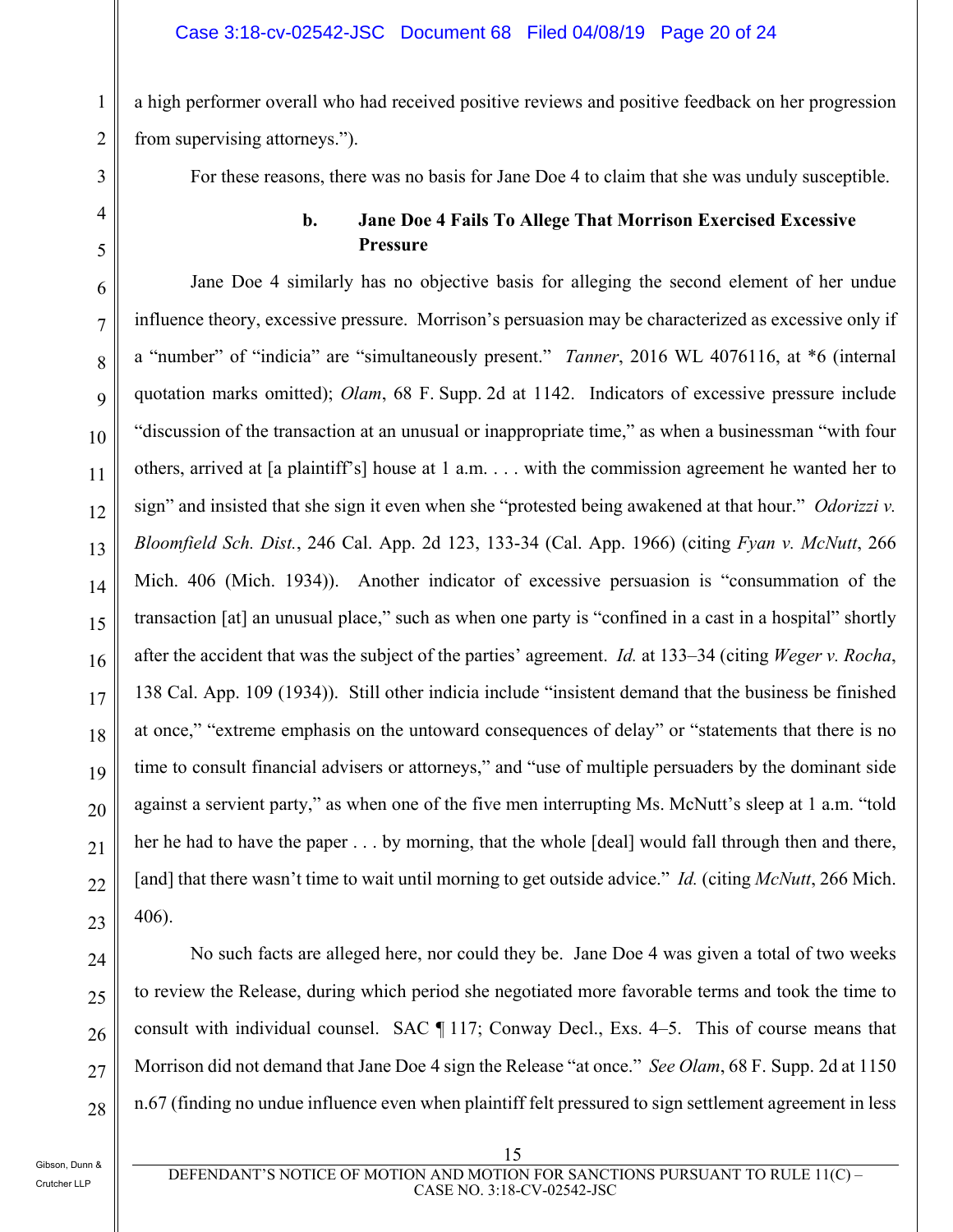#### Case 3:18-cv-02542-JSC Document 68 Filed 04/08/19 Page 21 of 24

1 2 3 4 5 6 7 than 24 hours). When she asked for more time, she received it. Conway Decl., Exs. 4–5. And there is no suggestion she asked for even more time to seek additional legal advice, much less any allegations that Morrison prevented her from doing so or made statements "that there [was] no time to consult financial advisers or attorneys," as required to demonstrate excessive pressure. *Odorizzi*, 246 Cal. App. 2d at 133. Moreover, there would have been no reason to do so, since her communication to Morrison at the time was that she was already engaged with counsel, a fact she was using to attempt to secure a more generous severance agreement.

Perhaps because they similarly would run directly against her theory, Jane Doe 4 alleges no facts about when negotiations of the Release took place, where she signed it, who was involved in the negotiations, or what Morrison said. Jane Doe 4 simply has not pleaded excessive pressure. *See Tanner*, 2016 WL 4076116, at \*7 (granting motion to dismiss rescission claim). The limited facts Jane Doe 4 alleges only serve to disprove the existence of any excessive pressure.

Jane Doe 4's rescission claims are factually and legally baseless. Jane Doe 4 and her counsel cannot ignore key elements of a legally viable rescission claim, particularly where Jane Doe 4's conceded facts contradict her economic duress or undue influence theories for rescission.

#### **B. Jane Doe 4's Counsel Did Not Conduct A Reasonable And Competent Inquiry Before Filing The Amended Complaint**

"The reasonable inquiry test is meant to assist courts in discovering whether an attorney, after conducting an objectively reasonable inquiry into the facts and law, would have found the complaint to be well-founded." *Holgate*, 425 F.3d at 677. Sanctions are appropriate under Rule 11 where "[e]ven the most cursory legal inquiry would have revealed" the deficiencies in the pleading, *see id.*, or where an attorney or party files a case "without factual foundation." *See Christian v. Mattel, Inc.*, 286 F.3d 1118, 1129 (9th Cir. 2002).

Far from conducting a reasonable and competent inquiry to assess the truth and viability of Jane Doe 4's claims, Plaintiffs' counsel disregarded the gaping factual holes in Jane Doe 4's story and nonexistence of a feasible legal theory. Gibson Dunn's repeated warnings about both the legal and factual deficiencies with Jane Doe 4's claims went ignored. Conway Decl. ¶¶ 5–7; *id.* Exs. 1–2. Plaintiffs' counsel made this transparent disregard for conducting any reasonable inquiry clear during their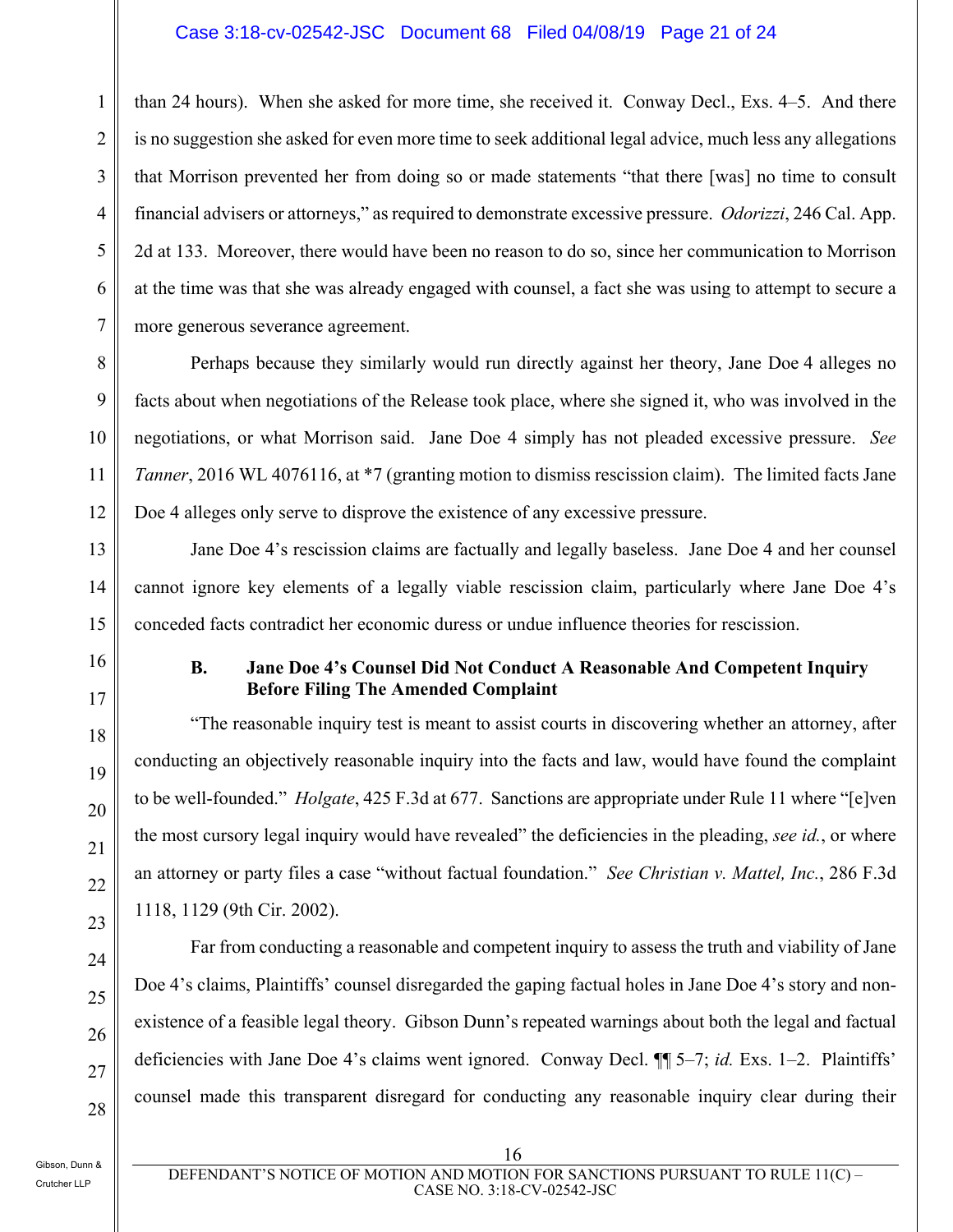#### Case 3:18-cv-02542-JSC Document 68 Filed 04/08/19 Page 22 of 24

1 2 3 4 5 6 7 8 9 10 11 12 13 14 15 16 December 12, 2018 call with Gibson Dunn. Conway Decl.  $\parallel$  6. After being asked to present even one case supporting Jane Doe 4's claim of duress, Plaintiffs' counsel could not identify a single case, either during or after the call. *Id.* Instead, Plaintiffs' counsel vaguely referred to the possible existence of an unnamed case involving foreclosure they suggested supports Jane Doe 4's duress claims based on her pregnancy. Yet, the only case we found matching that description found no duress where a woman accepted only \$4,600 in relocation money in exchange for a deed to her property, even though she (1) faced foreclosure, (2) was in poor health from a high risk pregnancy, and (3) needed to accept the small sum of money to "avoid being cast out into the street with her children." *Craig-Gersham v. CitiFinancial Credit Co.*, 2006 WL 901181, at \*2 (E.D. Mich. Mar. 31, 2006). Similarly, as detailed in the above sections, California courts rarely rescind contracts for economic duress and undue influence. The only California case cited in the opposition to Morrison's motion for judgment on the pleadings that mentions foreclosure involved a countersigning party that swore the deed transfer documents were "'just for show' to get the property away from the Farmer's Home Administration, and that they would be torn up after the property was in escrow." *Channell v. Anthony*, 58 Cal. App. 3d 290, 297 (1976). It hardly standards for the proposition that any person who may have to move to a different home is incapable of signing a binding contract.

17 18 19 20 21 22 23 24 25 Under the weight of such extremely unfavorable law, it is inconceivable that Plaintiffs' counsel pursued Jane Doe 4's claims after a reasonable inquiry—particularly in light of Jane Doe 4's unique circumstances. After making several hundreds of thousands of dollars as an attorney, she used her legal experience and the advice of outside counsel to extract additional money from Morrison's already lucrative severance offer. A minimal investigation into Jane Doe 4's Release negotiations would have revealed the multitude of flaws in pursuing a rescission claim—several of which Gibson Dunn identified in its correspondence to Plaintiffs' counsel. Yet, Jane Doe 4 and her counsel continue to press enforcement notwithstanding that Morrison provided them an advance copy of this Motion pursuant to Rule 11's safe harbor rule.

26 27 28 Accordingly, because Jane Doe 4 and her counsel filed a complaint that is objectively baseless without performing a reasonable and competent inquiry before signing and filing it, Rule 11 sanctions are appropriate.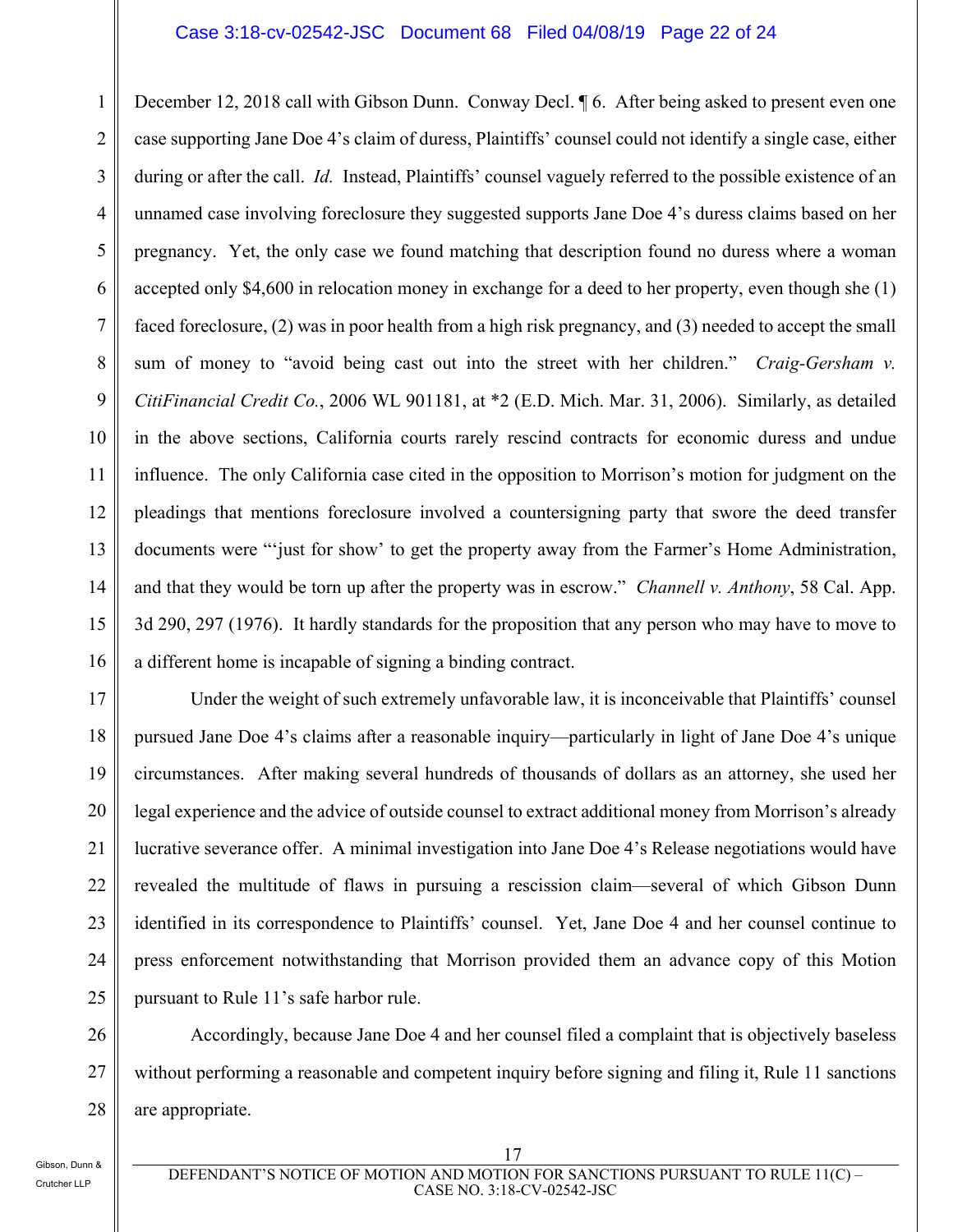1

2

3

4

5

6

8

10

11

13

14

15

16

17

18

19

#### **C. Plaintiff's Conduct Mandates The Imposition Of Sanctions**

A court may impose sanctions against "parties or their lawyers for improper conduct" under Rule 11(c) of the Federal Rules of Civil Procedure or pursuant to its inherent authority. *See Fink v. Gomez*, 239 F.3d 989, 991, 994 (9th Cir. 2001) ("It is well settled, however, that the district court may, in its informed discretion, rely on inherent power rather than the federal rules.").

7 9 12 Dismissal is a permissible sanction under Rule 11 and the court's inherent authority. *See Bus. Guides, Inc. v. Chromatic Comm'ns Enters., Inc.*, 498 U.S. 533, 554 (1991) (affirming dismissal of the action as a Rule 11 sanction); *Rhinehart v. Stauffer*, 638 F.2d 1169, 1171 (9th Cir. 1979) (court has power to dismiss frivolous complaints). Attorney's fees are also appropriate as Rule 11(c)(4) specifically authorizes an award of "all of the reasonable attorney's fees and other expenses directly resulting from the violation" as a sanction for Jane Doe 4's and her counsel's litigation misconduct. *See also Gaskell v. Weir*, 10 F.3d 626, 629 (9th Cir. 1993) ("In a case like this, where the original complaint is the improper pleading, all attorney fees reasonably incurred in defending against the claims asserted in the complaint form the proper basis for sanctions" under Rule 11.). Such an award would also include fees incurred by Morrison in connection with the motion. *See* Fed. R. Civ. P.  $11(c)(2)$  ("If warranted, the court may award to the prevailing party the reasonable expenses, including attorney's fees, incurred for the [Rule 11] motion."); *Margolis v. Ryan*, 140 F.3d 850, 855 (9th Cir. 1998) ("[D]istrict court did not err by including in the amount [of sanctions awarded under Rule 11] the costs and fees borne by defendants-appellees in bringing the motion for sanctions.").

20 21 22 23 24 25 26 27 28 Both sanctions are warranted here. Any reasonable investigation into Jane Doe 4's claims would have revealed the truth—no legal and factual support exists for Jane Doe 4's lawsuit. Jane Doe 4 signed a release, which she concedes legally prevents her from pursuing her claims absent rescission. Yet, her rescission theories are frivolous and "tantamount to bad faith" because the Amended Complaint "contained contradictory" allegations and "even a cursory review of the complaint would have revealed the glaring inconsistencies." *See Chand v. Experian Info. Sols., Inc.*, Case No. 16-cv-6311-YGR, 2017 WL 1046971, at \*2 (N.D. Cal. Mar. 20, 2017); *Great Dynasty Int'l Fin. Holdings Ltd. v. Haiting Li*, No. C–13–1734 EMC, 2014 WL 3381416, at \*7 (N.D. Cal. July 10, 2014) (sanctioning counsel pursuant to court's inherent authority for filing frivolous claim without basis in